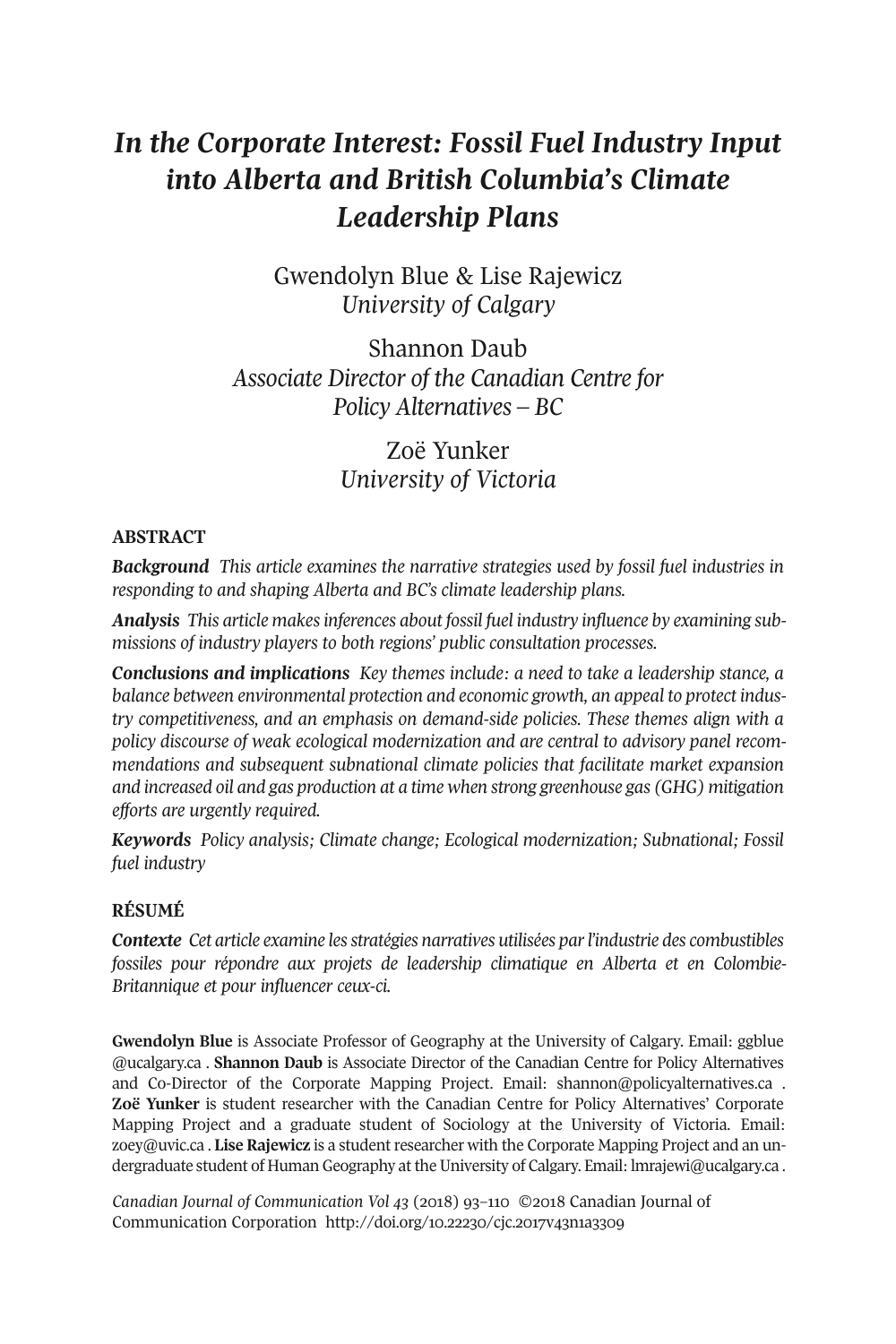*Analyse Cet article tire des conclusions sur l'influence de l'industrie des combustibles fossiles en examinant les soumissions de représentants de cette industrie lors de consultations publiques effectuées dans les deux provinces.*

*Conclusions et implications Parmi les thèmes clés de l'article, il y a : le besoin d'assumer une position de leadership, l'équilibre à atteindre entre la protection de l'environnement et la croissance économique, les demandes par l'industrie d'être protégé contre la concurrence, et le désir d'avoir des politiques axées sur la demande. Ces thèmes correspondent à un discours politique prônant une modernisation écologique faible. D'autre part, ces thèmes orientent les recommandations de panels consultatifs ainsi que les politiques infranationales sur le climat découlant de celles-ci. Ces politiques, quant à elles, favorisent la croissance des marchés et une production pétrolière et gazière accrue dans un contexte où il y a un besoin urgent de réduire les gaz à effet de serre.*

*Mots clés Analyse des politiques; Changement climatique; Modernisation écologique; Infranational; Industrie des combustibles fossiles*

# **Introduction**

In 2015, Alberta and British Columbia announced their renewed climate plans. In both regions, the policy process looked remarkably similar: ministerial departments tasked with developing subnational climate policy carried out consultation processes where stakeholders from diverse sectors were invited to voice their recommendations on various policy options including carbon pricing, regulations, and incentives. With a vested interest in the outcomes of climate policy, the fossil fuel industry has claimed its position as an active participant in shaping these consultation processes.

This article investigates the narrative strategies used by fossil fuel industries in their submissions to provincial climate planning initiatives. Three questions guide this analysis: What key themes emerged across these submissions? How do these themes compare with advisory panel recommendations and subsequent government commitments? Whose interests do these themes and policy narratives serve?

The analysis shows that the fossil fuel industry articulates its climate policy recommendations through the following themes: leadership, balance, competitiveness, and the regulation of demand. These themes align with advisory panel recommendations and the language of climate plans ultimately adopted in Alberta and BC, suggesting that the interests of the fossil fuel industry are central to the framing of subnational climate policy. Theories of ecological modernization (EM) are drawn on to explain these findings. EM is an established environmental policy narrative that promotes the idea that environmental protection can be achieved through incremental reforms in markets, technology, and democratic practices. Proponents of EM believe there is no conflict between greenhouse gas (GHG) mitigation and economic growth, provided that the right technologies, markets, and participatory mechanisms are deployed. Through a policy discourse that resembles weak forms of EM, the oil and gas industry plays an active role in shaping the language and parameters of subnational climate policy in ways that suit its interests and impedes strong policy efforts to reduce GHG emissions.

The remainder of this article is organized into three sections. The first provides an overview offossilfuel industry responses to climate policy, situating these responses in the context of ecological modernization theory. The second section outlines data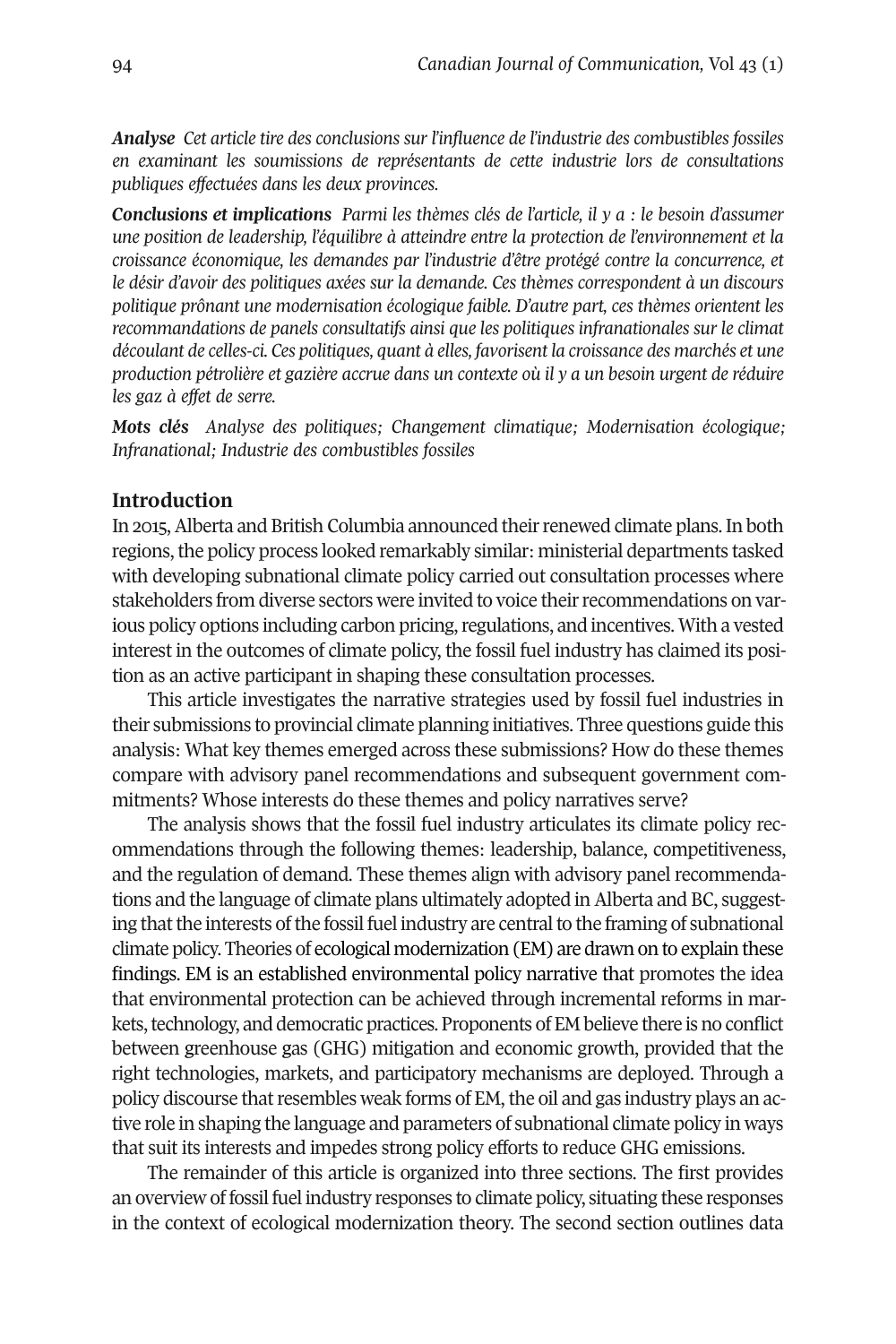collection and analysis. In line with interpretive approaches to policy analysis, the analysis examines the climate policy context in both regions by consulting relevant academic, nongovernmental organization (NGO), government, and media documents, and then retrieving, coding, and analyzing relevant submissions to provincial climate leadership panels. The conclusion discusses the implications of the findings for provincial climate policy commitments in regions that derive significant economic and political advantage from fossil fuels.

# **Fossil fuel industry responses to climate change policy: From denial to action**

Since the global response to climate change began mobilizing in the late 1980s, the fossil fuel industry has played a considerable role in shaping climate and energy policy atinternational, national, and sub-national scales (for an overview, see Climate Nexus, n.d.;Kolk & Levy, 2001; Macdonald, 2007; Oreskes & Conway, 2010; Supran & Oreskes, 2017; van den Hove, Menestrel, & de Bettignies, 2002). In broad strokes, this literature identifies three general strategies used by fossil fuel corporations in response to climate change: deny or suppress the magnitude of the climate problem; position those who are concerned about climate change as threats to economic development; and acknowledge that the problem exists while proactively shaping policy responses.

Until the early 2000s, many fossil fuel industry actors perceived climate change regulation as a threat to corporate profit and used denial and obfuscation as delaying tactics (Oreskes & Conway, 2010; Supran & Oreskes, 2017; van den Hove et al, 2002). Acore strategy of ExxonMobil's external communication efforts, forinstance, has been to raise public doubts about climate science to forestall policy action on climate change. While the company contributed to the advancement of climate science through internal research and peer reviewed publications, in its more publicly facing materials such as advertorials in the *New York Times*, it promoted uncertainty about the scientific consensus and severity of climate change (Supran & Oreskes, 2017). Although ExxonMobil committed to removing funding for groups that deny climate change or block policy action, an investigation by *The Guardian* and Oil Change International found that the company continues to finance climate denier groups and lobby efforts to halt climate regulations (Goldenberg, 2015).

An alternative industry response involves taking a proactive stance on climate action. For example, BP was the first fossil fuel corporation to publically acknowledge the need for climate change mitigation and to develop strategies for GHG emissions reductions in response (van den Hove et al., 2002). Anticipating a stringent regulatory environment, BP recognized that fossil fuel products can easily lose profitability, stating that "if the world is carbon constrained, then carbon is a cost and it is good business practice to take costs seriously" (van den Hove et al., 2002, p.13). In subsequent years, other fossil fuel companies openly advocated for GHG emissions strategies, forming associations to implement and promote voluntary mitigation measures (Hoffman, 2002). To list just a few examples, in the wake of President Bush's withdrawal from theKyoto Protocol, EnvironmentalDefense joined with several multinational oil companies to establish a Partnership for Climate Action program to champion cap and trade mechanisms, set internal emissions targets, and measure and publicly report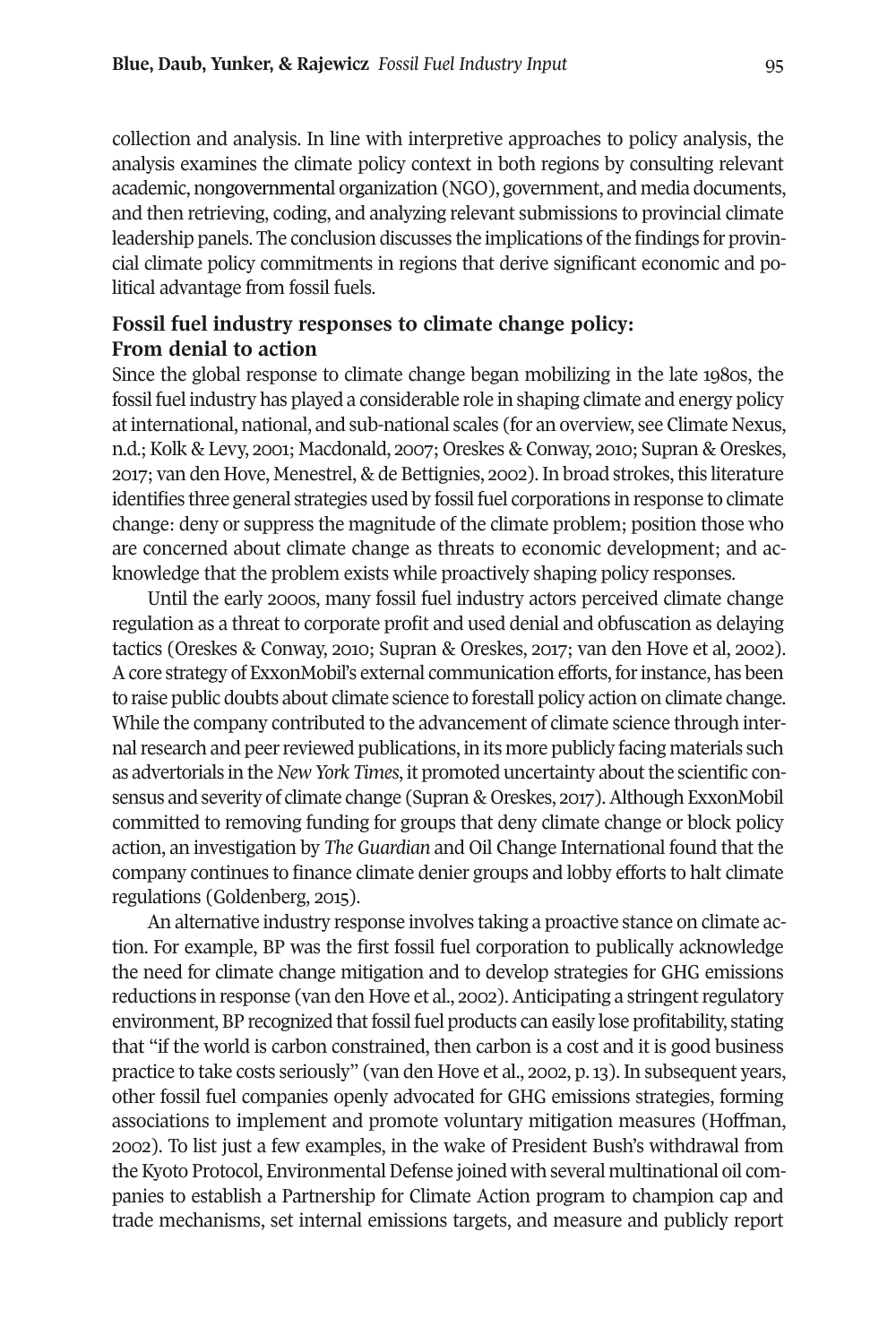GHG emissions (Environmental Defense, 2000). Other voluntary corporate emissions reduction programs include US EPA Climate Leaders program, the US Department of Energy Climate Vision program, the Pew Center Business Environmental Leadership Council, and the Carbon Disclosure Project (see Hoffman, 2006 for an overview). Since then, industry associations have increasingly promoted carbon pricing as a way forward, and most major fossil fuel companies incorporate a hypothetical price on carbon (a shadow price) into risk analysis assessments to evaluate the costs of future projects (Carbon Disclosure Project, 2016; Climate Nexus, n.d). In 2017, several multinational oil companies, including ExxonMobil, Shell, BP, and Total, joined with high-profile environmental organizations and intellectuals to launch the Climate Leadership Council, the central focus of which is to promote the adoption of a carbon tax framework by national governments in the United States and elsewhere (Climate Leadership Council, 2017).

These proactive industry strategies did not develop in a vacuum; rather, they align with an existing and influential theory of ecological modernization (EM) that emerged in Western Europe in the 1970s and later spread to other regions. Ecological modernization signals a notable shift away from top-down state-led regulatory efforts to curb environmental degradation toward a more active role for civil society actors and industry in shaping environmental policy at national, subnational, and supranational levels (Mol, 2002). Unlike environmental policy narratives calling for radical transformations to existing political economic systems, EM proposes gradual and incremental reforms of political and economic institutions along ecological lines (Hajer, 1995; Schlosberg & Rinfret, 2008). Guided primarily by values of economic efficiency and technological innovation, EM operates under the conceit that "improving the environmental bottom line improves the economic bottom line" (Schlosberg & Rinfret, 2008, p. 256). For many government and corporate interests, EM provides an attractive option because it suggests that environmental protection can be achieved even while economic growth remains the driving focus, with little to no need for dramatic economic or political change.

Positions on EM are not monolithic and encompass diverse approaches with various proposals for institutional change that range from weakly technocratic and narrowly defined avenues that focus primarily on market-based solutions and technological efficiency to stronger positions that are socially innovative and institutionally transformative (Christoff,1996). Weak versions of EM maintain political legitimacy and market competitiveness with very little change to political economic structures or to ecological outcomes. By contrast, strong versions of EM provide substantive institutional and economic transformation through participatory decisionmaking, transparent and accountable governance, and precautionary approaches to public policy. Weak versions of EM can easily use the terminology of strong approaches without delivering on the promise of transforming existing industrial practices and ensuring environmental protection.

In terms of climate policy, EM approaches align GHG mitigation with imperatives for economic growth by presenting technological efficiencies and market mechanisms as viable solutions to the climate crisis (Newell & Paterson, 2010). Advocates of EM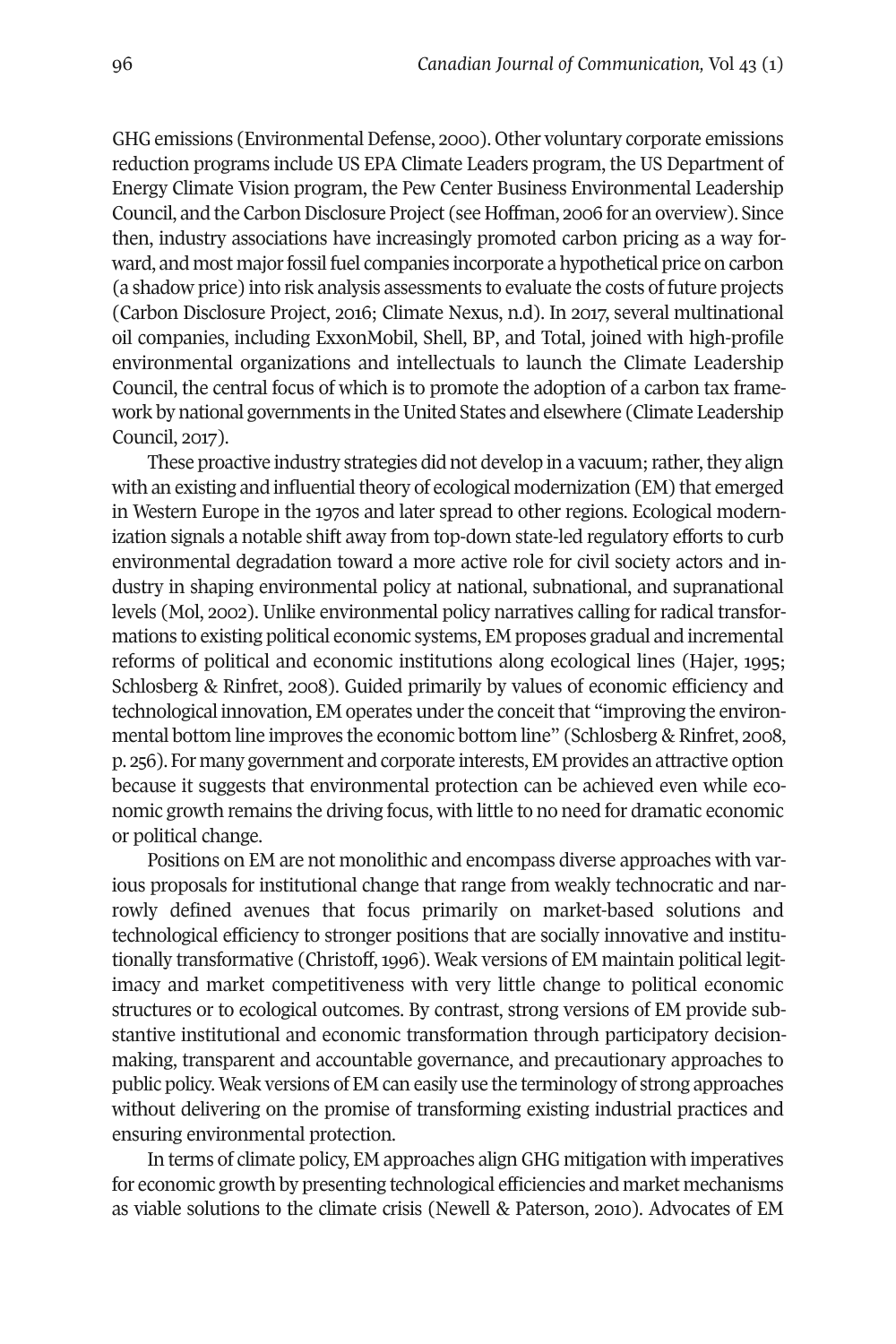suggest that climate change is an opportunity to improve the efficacy of existing markets and the efficiency of industrial production.In contrast with policy narratives seeking to strictly regulate and even curtail fossil fuel production, EM is presented as the most effective way to mobilize a powerful network of diverse stakeholders through its ability to overcome ideological polarization, enabling industry to take an accommodating rather than antagonistic position in climate change discussions. Those who see climate change as a crisis that can and should catalyze a profound political and economic reorientation challenge EM's viability on several grounds: it reinforces rather than challenges the status quo, ignores questions surrounding the sustainability of continued economic growth and industry production, and displaces discussions about justice and equity (Hayden, 2014; Methmann, 2010; Schlosberg & Rinfet, 2008). Under an EM framework, government and industry can claim to take policy action on climate change while doing very little to substantively change business as usual practices.

# **Provincial policy context and industry submissions**

This analysis of industry input into subnational climate policy begins from the assumption that power is enacted and policies are legitimized through discourse, the ideas and concepts "through which meaning is given to physical and social reality" (Hajer, 1995, p. 44; see also Yanow, 1999). Policy discourses produce a relatively ordered approach to public problems and enable diverse groups to make sense of and act on complex phenomena. Interpretive policy analysis is an iterative process that situates policy narratives in relevant social and historical contexts.Attributing directinfluence by industry actors in policy developmentis difficult as the mediation of political interests typically takes place outside of public view (Howlett, Ramesh, & Perl, 2009). One way in which industry actors can exert power over policy processes is through strategically framing issues by highlighting some avenues for change while diverting attention from others. In line with interpretive policy analysis, this analysis proceeds in two stages: first, by establishing the climate policy context in both regions and second, by examining publicly available submissions to provincial climate leadership panels.

# *Climate policy context in Western Canada*

In Canada, provinces have a great deal of legislative power over natural resources, energy, and environmental issues (Field & Olewiler, 2015). A range of actors within and beyond the state inform the development of climate policy at a provincial level. With respect to climate change, developments at national and international scales also play an important role in shaping regional policy narratives. Although the Canadian government put in place GHG emissions targets in the early 1990s as a signatory to the United Nations Framework Convention on Climate Change, federal policy efforts thus far have been ineffective at reaching even modest GHG reduction goals (Jaccard, 2015). In the absence of a strong federal regulatory framework and due to long-standing regional concerns about federal regulatory intervention, provincial governments have filled the policy void and contributed to a fragmented and dispersed policy landscape (Page, 2010). Although variation existed between Alberta and BC in their initial implementation of climate policy, in recent years their respective climate policy narratives and processes have converged, as will be discussed in more detail.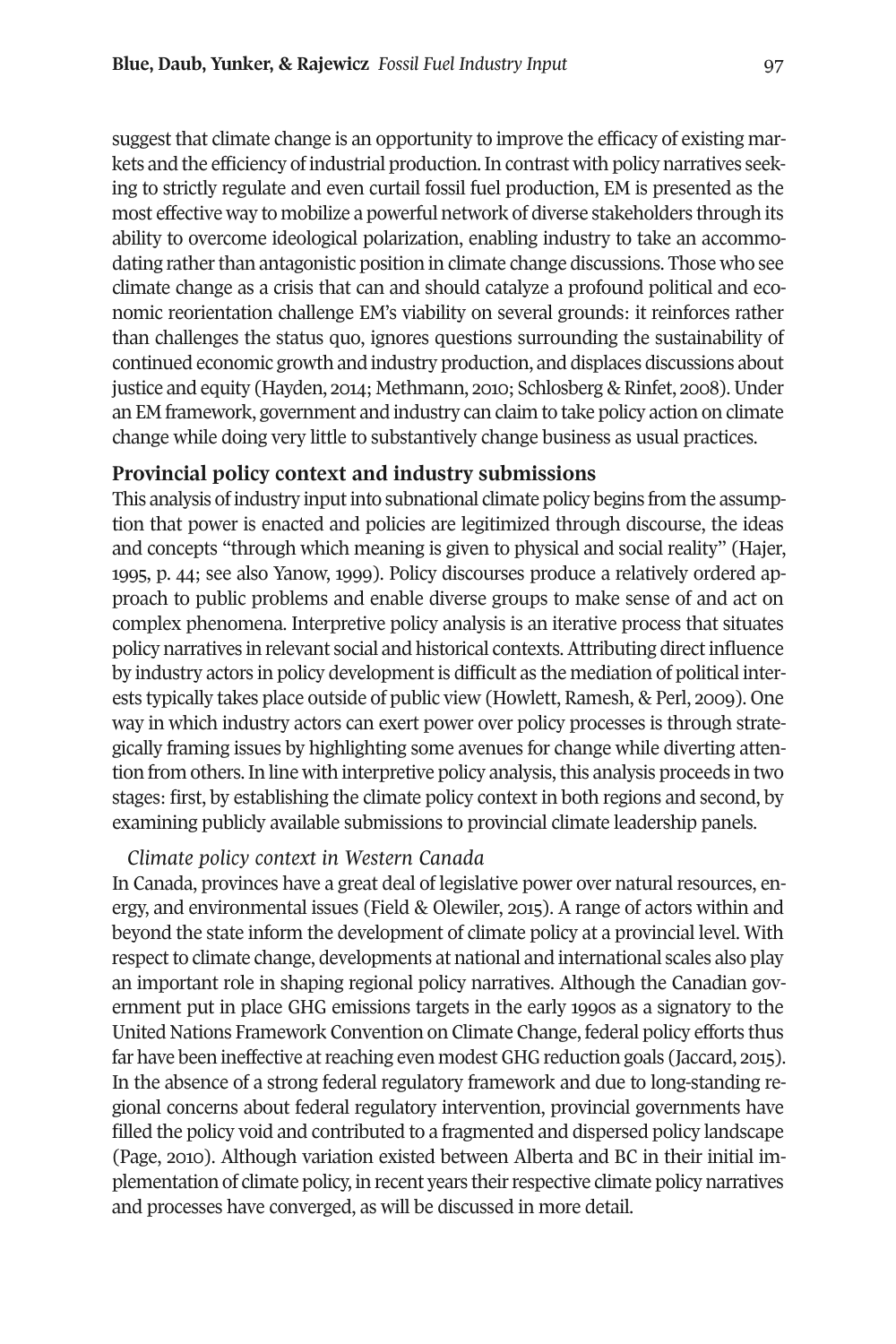#### **ALBERTA**

Compared to other regions of Canada, Alberta bears disproportionate responsibility for the country's GHG emissions (Environment and Climate Change Canada, 2017). According to Canada's National Greenhouse Gas Inventory, Alberta's emissions are four times greater than BC's; from 2005 until 2015, Alberta's GHG emissions increased by 20 percent due primarily to the expansion of oil and gas operations (Environment and Climate Change Canada, 2015). Due to its comparative economic advantage and its contributions to provincial revenues, the oil and gas sector and particularly the oil sands industry has a high degree of influence over provincial energy and environmental policy (Hoberg & Phillips, 2011; Stewart, 2017; Taft, 2017).

Prior to 2015, the Government of Alberta implemented two climate policy frameworks: Albertans & Climate Change: A Strategy for Managing Environmental & Economic Risks (2002), and Alberta's Climate Change Strategy (2008) (Government of Alberta, 2002; Government of Alberta, 2008). The regulatory framework for these policies includes the Climate Change and Emissions Management Act (CCEMA) and the Specified Gas Emitters Regulation (SGER) (Fluker, 2013; Leach, 2012). The SGER positioned the province as an early adopter of climate policy, making Alberta one of the firstjurisdictions in Canada to put an explicit price on carbon that extends beyond the implementation of a fuel tax. The regulation applies to large emitting facilities (those that emit over 100,000 tonnes of C02 per year) and is based on emissions intensity, a ratio of GHG emissions to units of production rather than a measure of absolute emissions (Leach, 2012; Rivers & Jaccard, 2010). The SGER has numerous mechanisms that allow large emitters to comply with the regulation without necessarily changing production practices or emissions output, such as purchasing offset credits for emissions reduced elsewhere, improving operational efficiencies, or contributing to the Climate Change and Emissions Management Fund at a cost of \$15 per tonne of GHG emissions. The SGER was introduced without public consultation and has been widely criticized because its intensity-based approach and numerous compliance mechanisms enable continued growth of fossil fuel production and increased GHG emissions (e.g., Bramley, Huot, Dyer, & Horne, 2011; Dunn, 2008; Read, 2014; see Leach, 2012 for a more sympathetic interpretation). In response to criticism of its previous climate policy framework, the Stelmach government unveiled in 2008 a new strategy that included energy efficiency measures and carbon capture and storage (McClearn, 2012). These climate policy frameworks have failed to live up to their promise to provide substantial GHG emissions reductions, leading many to conclude that the province's regulatory efforts were largely symbolic and not a substantive means to curtail industry emissions (Wilt, 2016).

Alberta's approach to climate change underwent a marked shift with the election of the centre-left NDP in May 2015. Ending four decades of Conservative party rule, the NDP, under the leadership of Rachel Notley, promised to rebrand the province's reputation on the international stage to that of a leaderin decisive climate action and responsible energy production. One of the government's first measures was to strengthen the existing SGER legislation, moving the emissions intensity targets from 12 percent to 20 percent reductions from baseline levels, and increasing the costs of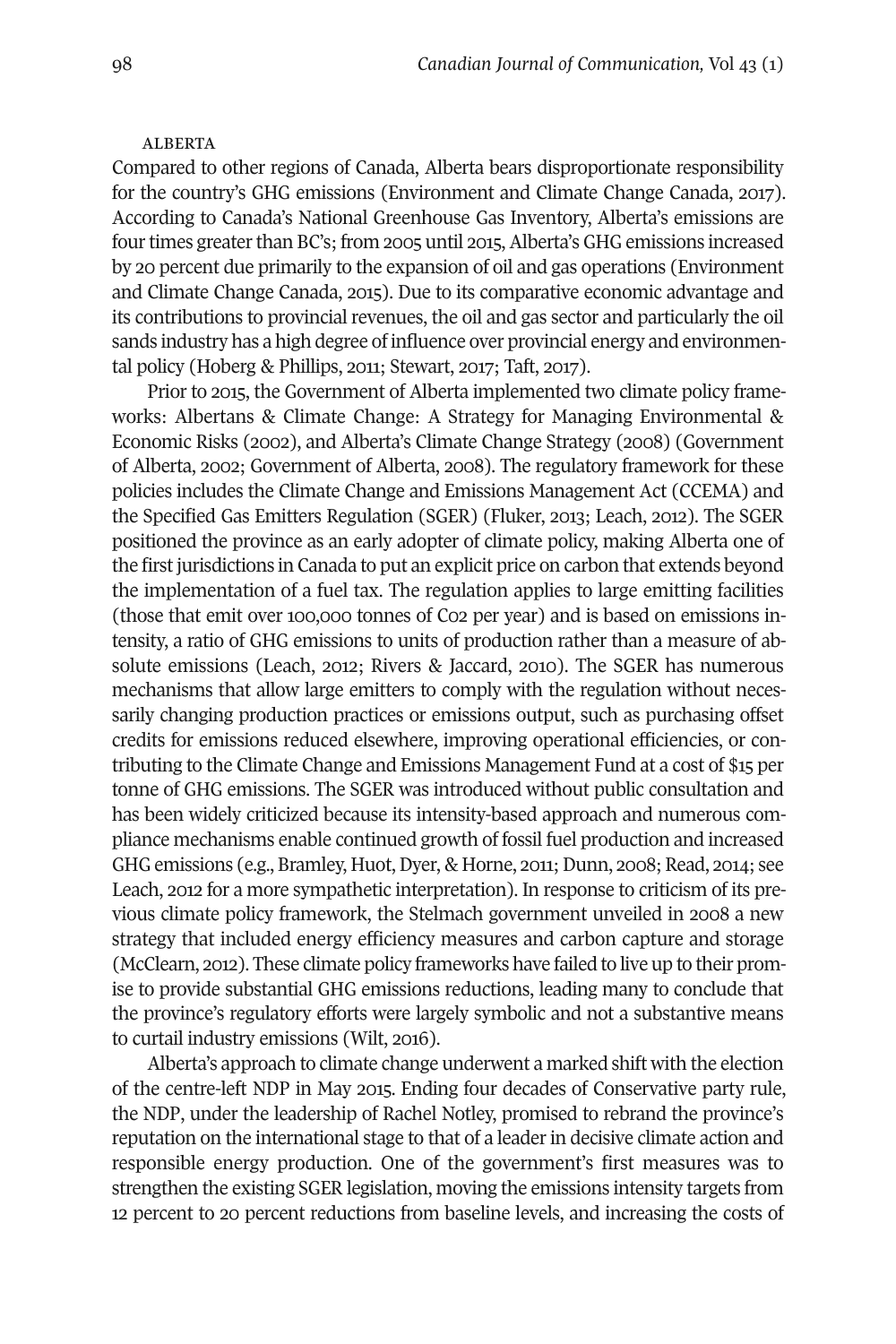the technology fund from \$15 to \$20 (Leach, 2015). An advisory panel led by energy economist Andrew Leach was also appointed to consult stakeholders and create recommendations for moving forward. From August to October 2015, the advisory panel solicited feedback from industry stakeholders, environmental groups, Indigenous communities, and interested citizens through open houses,facilitated consultation sessions, and online submissions. The panel also created a discussion document to frame and inform public input (Alberta Minister of Environment and Parks, 2015). In its final report, the advisory panel recommended that the government implement the following: a broad-based tax on carbon that covers 90 percent of provincial emissions; consumer rebates to cover the cost of the carbon tax for vulnerable individuals, families, and businesses; mechanisms to protect the competitiveness of trade-exposed industries and reward the most efficient producers; and policy alignment with other jurisdictions to avoid wealth transfer outside of the province (Leach, Adams, Cairns, Coady, & Lambert, 2015). Immediately following the release of the panel's report and a mere six months after taking office, the NDP announced its Climate Leadership Plan and followed all the panel's recommendations. In addition, the government announced a hard cap of 100 megatonnes on emissions from the oil sands. When the plan was unveiled, the premier and the minister of environment and parks were accompanied by representatives of major oil companies, including Canadian Natural Resources Limited (CNRL), Suncor, Cenovus, and Shell Canada, along with representatives from several environmental organizations and the Grand Chief of Treaty Six. This distinctive showing of support from industry, environmental groups, and First Nations communities garnered considerable public approval for the plan (Dinshaw, 2015).

#### british ColumbiA

Until 2008, BC had no climate framework or significant measures aimed at reducing GHG emissions. Under then-premier Gordon Campbell, BC began rolling out a substantial climate policy platform with its Greenhouse Gas Reduction Targets Act (2008). This act established legislated GHG reduction targets through 2050 and laid the foundation for BC's subsequent Climate Action Plan (2008). Central to BC's flagship climate policy was a revenue-neutral carbon tax starting at \$10 per tonne of C02 in 2008 and increasing to \$30 in 2012 (Harper, Wong, Drost, Crossman, Taylor, Baker, Chernawsky, & Nolin, 2016).The plan also included provisions for a mandated percentage of biofuels in gasoline, energy efficiency retrofits, municipal climate action, and research collaborations between academia, government, and industry. Critics argued that BC's climate action framework had numerous shortcomings noting, for example, that the revenueneutral tax model adopted by the province meant its revenues were completely offset by personal and corporate income tax cuts (Lee & Sanger, 2008). As a result, carbon tax revenues could not be invested into related green initiatives, such as expanded transit or transition plans for rural regions. In turn, those with the largest GHG emissions, including corporations and upper-income earners, were net beneficiaries ofthe tax changes. Although the government claimed that it met its interim GHG reduction target by 2012, this claim was disputed on the grounds that targets were achieved through the purchase of offsets and did not represent actual reductions in emissions (Lee, 2017).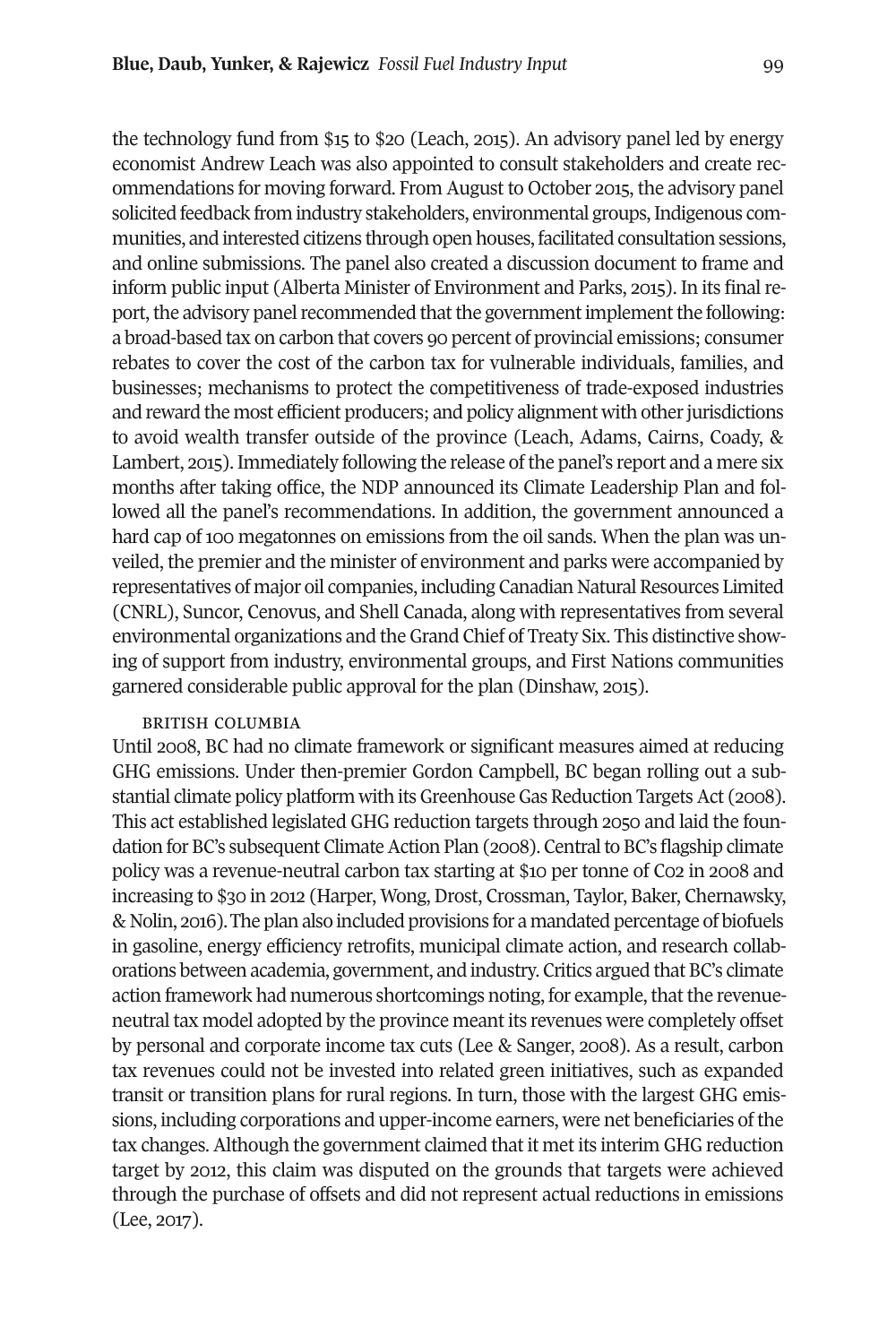In 2011, Christy Clark replaced Campbell as leader of the Liberal party and reversed direction. Within the year, her government promised to develop a liquefied natural gas industry (LNG) to process and export natural gas from the northeast extraction region (British Columbia Government, 2011). Clark froze the carbon tax at \$30, claiming thatit negatively impacted BC businesses and taxpayers.In 2014, BC's environment minister introduced the Greenhouse Gas Industrial Reporting and Control Act (GGIRCA) to manage emissions from large industrial emitters, including the province's yet-to-materialize LNG industry. Similar to Alberta's CCEMA, the GGIRCA implemented an intensity-based limit on industrial GHG emissions with compliance mechanisms to help industry meet emissions targets (Cassidy & Lee-Anderson, 2014; Harper et al., 2016). For instance, under the GGIRCA coal-fired and LNG plants can avoid carbon costs by retrofitting their facilities for energy efficiency, purchasing emission offsets from the government-managed Carbon Registry, or contributing to a technology fund (British Columbia Government, 2016). As some commentators have observed, the GGIRCA signals an alignment of Alberta and BC's approaches to emissions management, in part as an effort to garner stakeholder support for the development of large emissions projects such as oil sands and LNG (Saric & Carson, 2014).

In 2016, the BC government appointed a Climate Leadership Team (CLT) advisory panel to inform the development of its renewed climate policy platform. Although the panel was tasked with providing recommendations on how the province could meet its climate targets, members were bound by the province's "Cornerstone Objectives," which required that all recommendations accommodate BC's LNG strategy and Jobs Plan (Brown, 2016). BC's subsequent climate plan,released nine months later, ignored nearly all the panel's recommendations. Most notably, it rejected any further increases to the carbon tax, abandoned the province's legislated GHG reduction targets, and announced new subsidies for natural gas production.

# *Industry submissions to Climate Leadership Plans*

The public engagement process initiated by Alberta and BC governments provides an online repository of industry and citizen submissions. Of the total submissions (Alberta =  $535$ ; BC =  $340$ ), those that met the following criteria were selected: corporations involved in the extraction, production, and transportation of oil and gas (including those with pending infrastructure projects, such as proponents of Liquified Natural Gas terminals in BC); fossil fuel-related industry associations and corporate interest groups whose membership includes the fossil fuel sector; and corporations and associations related to GHG-intensive industries outside the direct fossil fuel sector, such as the cementindustry. Based on these criteria, 37 submissions from Alberta and 16 from BC were selected for coding. Codes were developed in an iterative fashion by examining submissions repeatedly for key themes until saturation was reached and no new themes emerged. Two of the authors reviewed and coded the online documents. The first stage of coding utilized a pre-established category of acceptance orrejection of climate change. From this initial scan, a preliminary coding document was constructed.To ensure reliability and agreement between coders and to address ambiguities, submissions were re-examined and codes refined by all team members and results were discussed at numerous stages throughout the research process.<sup>[1](#page-13-0)</sup>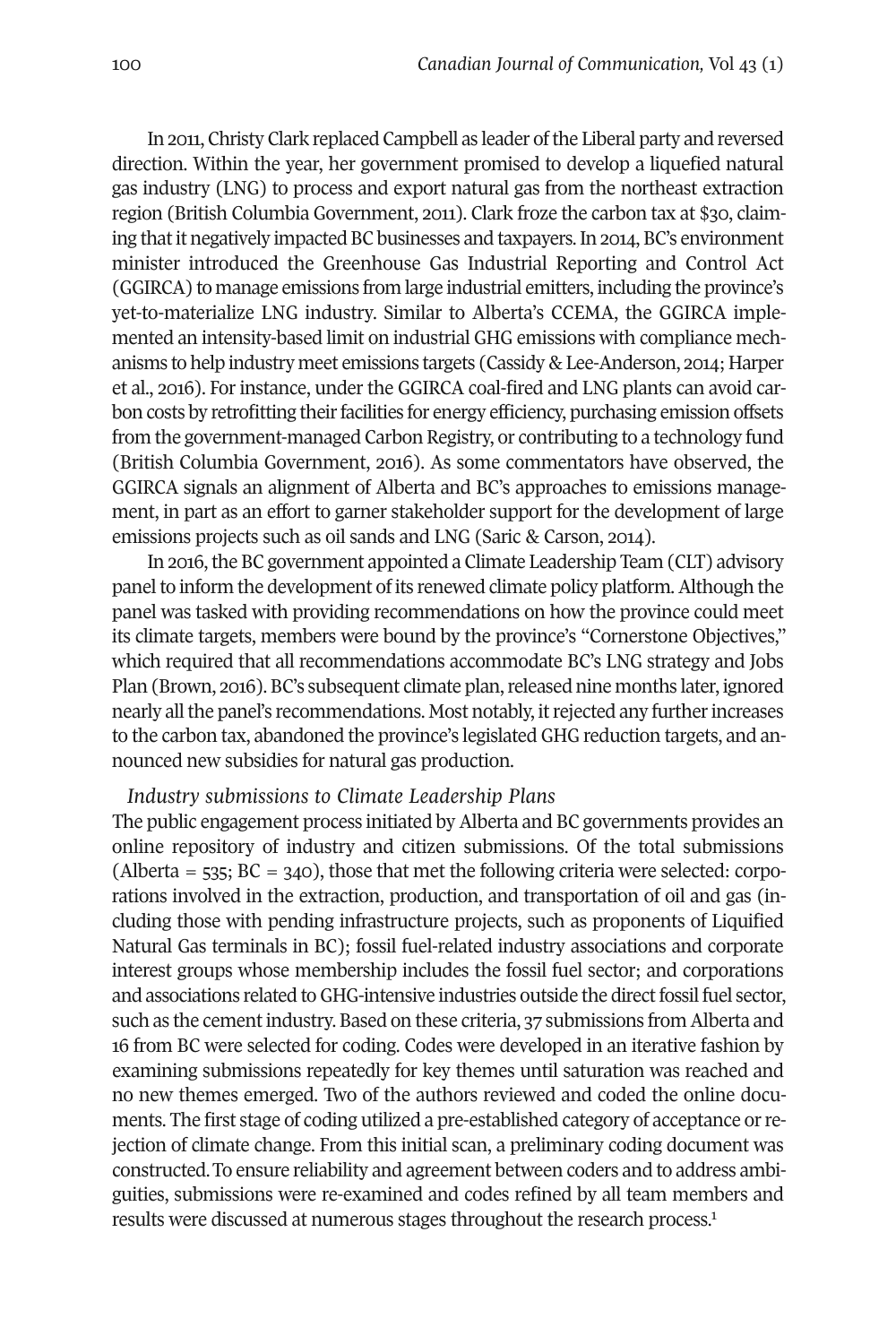Consistent with ecological modernization perspectives, all industry submissions implicitly or explicitly acknowledge the reality of climate change, the legitimacy of climate science, and the willingness to support climate policy action. Across the submissions, four dominant themes emerged: leadership, balance, competitiveness, and demand-side management. These are discussed in turn.

#### **LEADERSHIP**

Industry submissions to both provinces encouraged their respective provincial governments to position climate policies as examples of leadership on the issue. This theme was found to have relevance in the context of Alberta, which has long been considered a climate laggard. The following quotes are illustrative of this sentiment:

Alberta could arrive at the United Nations Framework Convention of Climate Change (UNFCCC) 21st Conference of Parties (COP 21) in Paris late this fall as the only major oil producing jurisdiction in the world to announce an economy-wide price on carbon. No longer a policy laggard, Alberta would be on the global leading edge of climate change policy. (Canadians for Clean Prosperity, AB, #342)

Continued or enhanced climate leadership provides an opportunity for Alberta to improve market access for Alberta energy while maintaining a competitive advantage amongst energy producing regions. (Canadian Energy Pipeline Association, AB, #470)

Leadership was approached somewhat differently across the provinces. In Alberta, submissions tend to advocate for a "made in Alberta" approach that reflects the industry's unique needs given the nature of the province's investment in oil sands. As Cenovus stated, "We urge the panel to recommend to the Government of Alberta the above suite of policy options in order to take advantage of Alberta's unique strengths and overcome our carbon challenge" (Cenovus, AB, #425). Submissions to BC's consultations, by contrast, point out that the province is already a strong leader, suggesting that climate change should be understood as a global problem with solutions that lie largely beyond the province's borders. As the Business Council of BC states:

BC should be pragmatic and outward-looking in its approach to managing greenhouse gas emissions. It is time to shift away from a "made-in-BC strategy" and to put more emphasis on working collaboratively in a pan-Canadian context. Climate change can only be addressed through collective action. (Business Council of BC, BC, #118)

The implication is that, to demonstrate leadership, the provincial government should *avoid* taking strong regulatory action on climate change by streamlining with other provinces.

#### **BALANCE**

Many industry and industry group submissions promote climate policies within the narrative frame of balance, where GHG reduction strategies avoid impinging on fossil fuel production, industry profit, or economic growth. Climate action is presented as way ofreducing greenhouse gas emissions while enabling growth in fossil fuel extrac-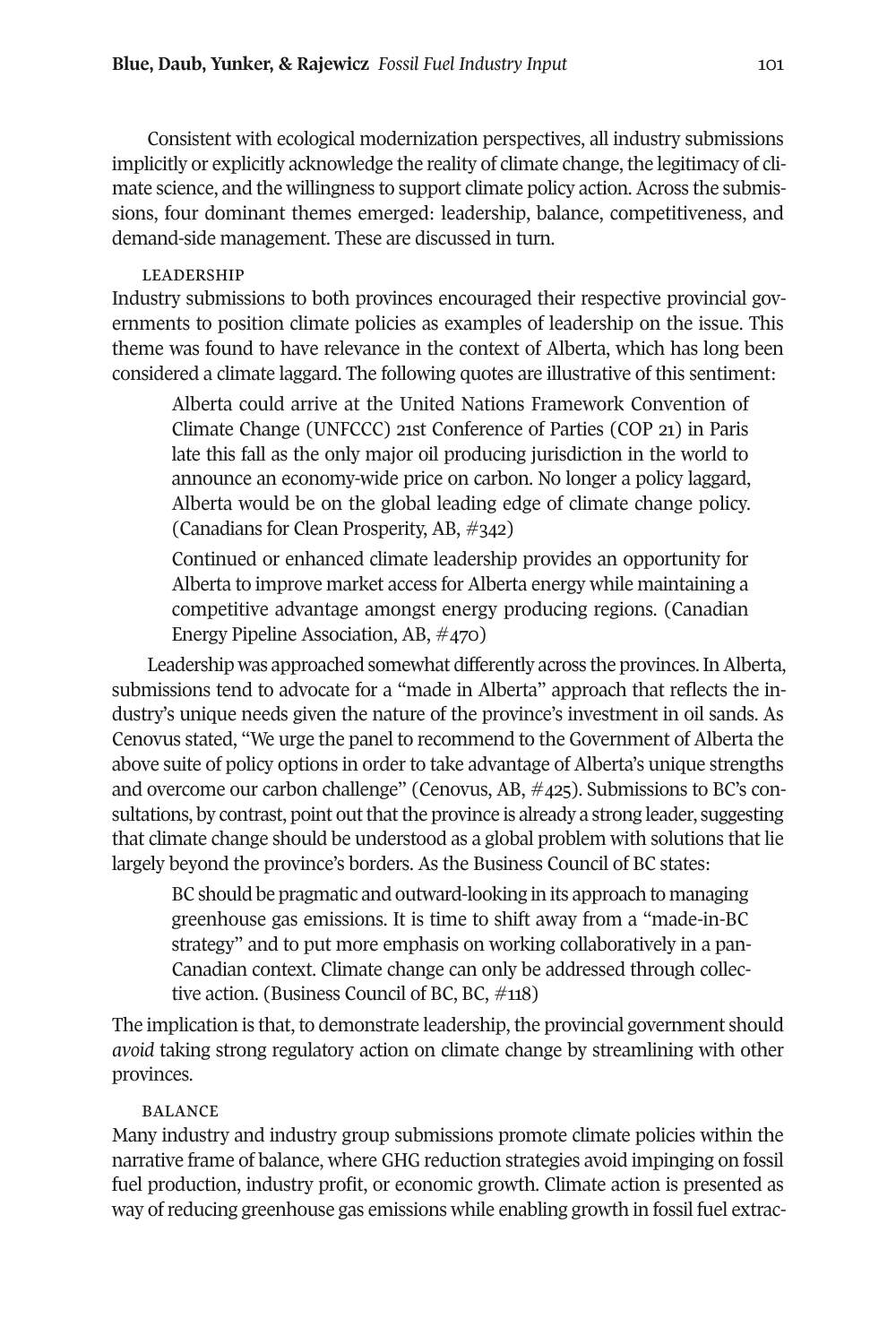tion and production. For example, TransCanada's submission calls for a policy environment in which "(i)mproving the environmental performance of the industry, without sacrificing its ability to grow, is the desired balance" (TransCanada, AB, #219). In both its Alberta and BC submissions, the Canadian Association of Petroleum Producers (CAPP) recommends a policy approach organized around "3Es" that would "deliver economic growth, environmental protection, and a secure and reliable energy supply" (CAPP, AB,  $\#$ 439; BC,  $\#$ 179). In its BC submission, CAPP emphasizes its lack of support for carbon tax increases while encouraging other mechanisms to achieve balance:

CAPP does not support any further increases to the carbon tax at this time. … While CAPP generally supports the Principle 2 in the discussion paper, namely, to "balance outcomes across economic, environmental, and social objectives", emphasis needs to be placed not only on balancing, but strengthening economic outcomes. (CAPP, BC, #179)

ItitsAlberta submission, CAPP similarly states that "compliance should be achievable within the context of growing production" (CAPP, AB,  $\#439$ ). This sentiment is echoed by otherindustry submissions. For example, Shell Canada states emphatically that development of climate policy should not "unduly curtail" the "growth potential of the sector" (Shell, AB, #366).

# **COMPETITIVENESS**

A key concern across many of the submissions rests with how the government will ensure industry competitiveness, particularly for those industries that rely on global export markets. Overall, industry submissions urged their respective governments to carefully consider the risks of new policy measures on the industry's ability to compete with other, less stringent jurisdictions. The submission from the Canadian Fuels Association in BC is illustrative of the ways in which the protection of industry competitiveness is perceived as essential to achieving balance:

Competitiveness is a key concern for energy-intensive and trade-exposed (EITE) industries, such as petroleum refining, when competing jurisdictions do not have similar GHG reduction policies. … We believe that focussing on the appropriate level of carbon tax, combined with policies that protect industry competitiveness, is an efficient way to achieve sustainable GHG reductions. (Canadian Fuels Association Western Division, BC,  $\#$ 020, Phase 2)

Under the competitiveness narrative, submissions suggest that climate policies encourage oil and gas companies to do business elsewhere. Echoing the sentiment that BC's existing climate policies are too stringent, Chevron Kitimat LNG warns of future repercussions to industry:

Any increase or expansion of the carbon tax, or expansion of performance targets to the B.C. upstream natural gas industry, in the absence of policies to address trade exposure, could result in additional costs in the hundreds of millions of dollars annually, further deepening the existing trade divide and driving investment and operations to other Canadian and global jurisdictions. (Chevron – Kitimat LNG, BC, #185)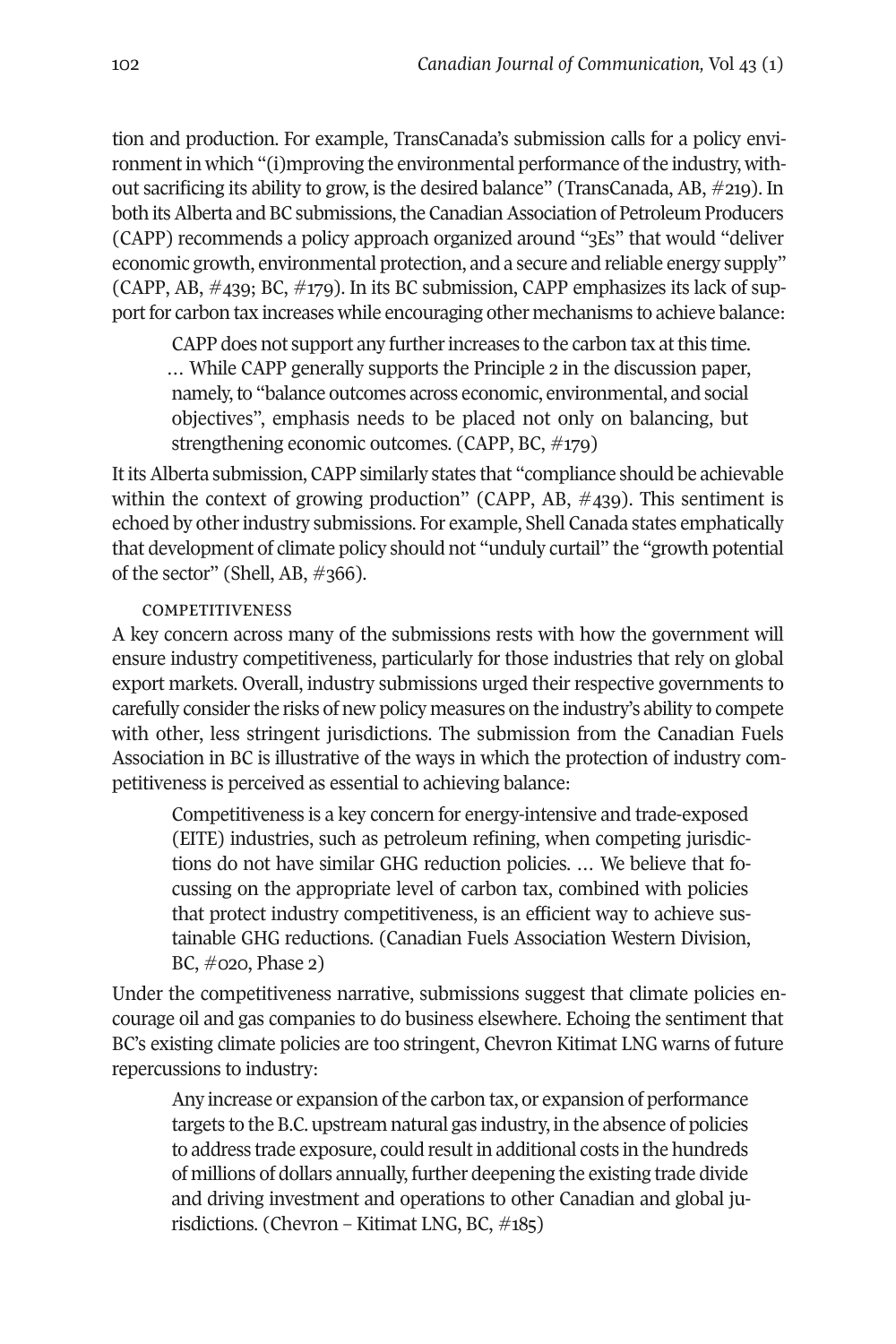In its Alberta submission, CAPP similarly warns that production could move to areas that "do not have the same environmental and human rights standards" if climate policies are too stringent (CAPP, #439). The In Situ Oil Sands Alliance takes this sentiment further by reframing energy production as a state responsibility that would be hindered by a strong regulatory environment:

Alberta has an obligation to the global community to develop its energy. Failure to do so would result in other jurisdictions that don't share our values of rigorous environmental stewardship, rule of law and human rights standards filling the production gap… the climate change strategy should focus on enhancing competitiveness and attracting investment, as well as GHG reductions. (In Situ Oil Sands Alliance, AB, #497)

#### regulAte demAnd

Adominanttheme across submissions asked for a policy approach to reduce individual consumer demand for fossil fuels. In Alberta, a recurring recommendation suggests that carbon pricing be economy wide to avoid discrimination against any one sector. For instance, Cenovus calls for an economy-wide carbon pricing system that would "enable the necessary behaviour change" among all emitters not covered under the previous climate plan (the SGER), "as we move towards a low-carbon future" (Cenovus, AB, #426). In BC, industry similarly requested demand-side policies paralleled by a call for government to cultivate social license for the increased costs of the carbon tax. Suncor cautions that an emphasis on demand-side management should be aligned with policies to "sensitize stakeholders" to the increasing costs of carbon, claiming that "an objective and balanced discussion on climate change should include a reference to the possibility of increased costs for all stakeholders particularly consumers" (Suncor, BC, #184).

#### **Discussion of results**

In keeping with the EM frame, these submissions demonstrate that industry is playing an active role in shaping climate policy through key themes (leadership, balance, competitiveness, and demand management) and theirrespective policy mechanisms, such as carbon pricing, renewable energy incentives, technology development, offsets, and energy efficiency programs. These themes and mechanisms are reflected in both regions' advisory panel recommendations and subsequent climate plans. For instance, Alberta's advisory panel report to the government is called the Climate Leadership report, while both regions respective advisory panels are called Climate Leadership Teams. Meanwhile, policy narratives between the two jurisdictions bear critical distinctions: in the context of the "leadership" theme, the BC climate plan states that "As climate leaders, we know we can achieve more working together with Canada's provinces, territories and the federal government, while respecting each other's jurisdictions" **(**Government of British Columbia**,** 2016, p. 2), whereas the Alberta government promotes its plan as a "made-in-Alberta strategy to reduce carbon emissions while diversifying our economy and creating jobs" (Government of Alberta, 2017b, n.p.).

The theme of competitiveness also found significant uptake in both regions' climate plans, and was frequently articulated as a requirement of successful climate pol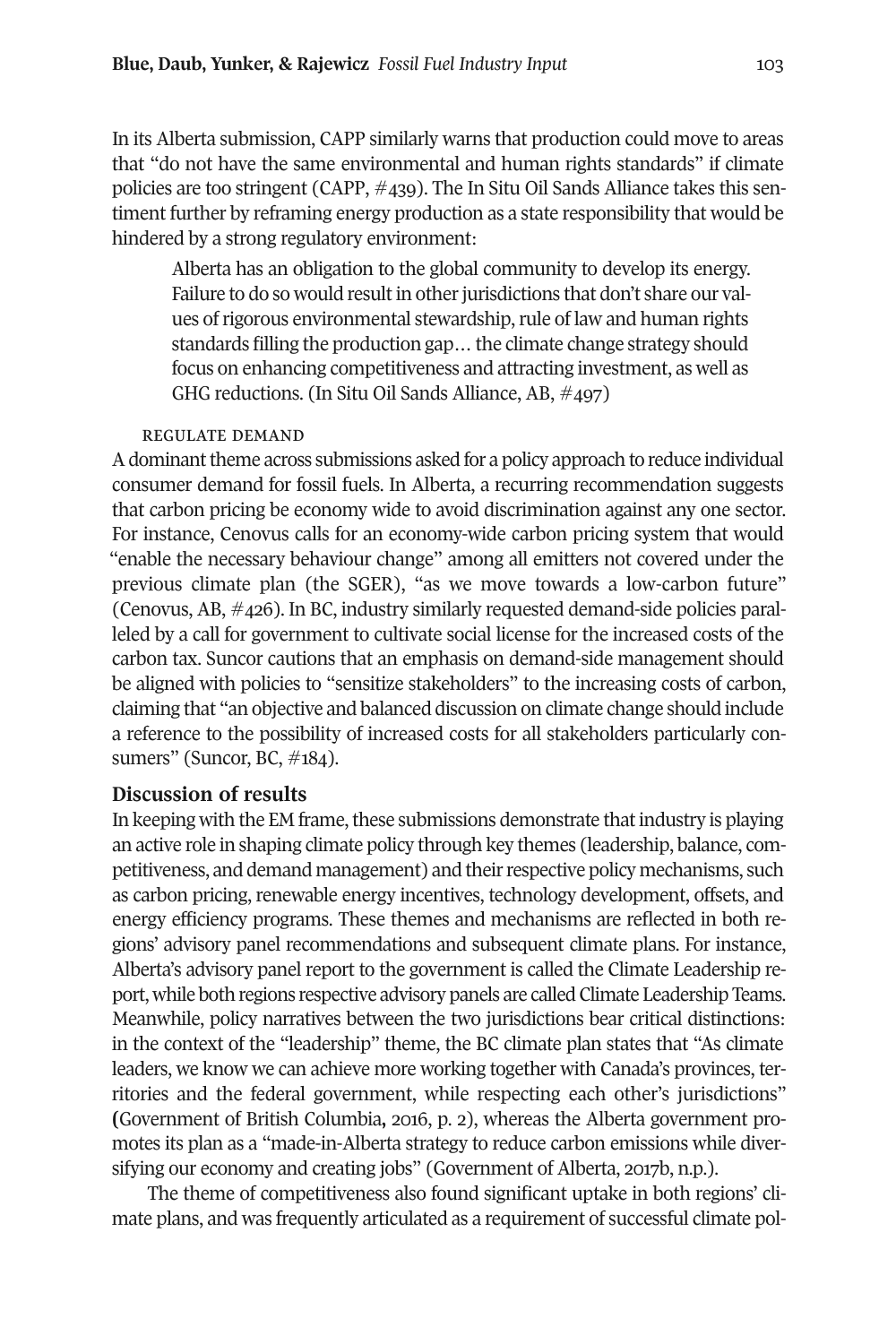icy. Whereas BC's 2008 Climate Leadership Plan makes hardly any mention of the term, its 2016 Climate Leadership Plan centers competitiveness as a grounding principle. The following passage is illustrative of this trend:

The Province will also protect jobs by ensuring B.C.'s global competitiveness. As our Climate Leadership Team recommended, we will design a mechanism to protect the competitiveness of our industries that depend on energy and trade. (Government of British Columbia, 2016, p. 3)

Policy decisions following the climate plan process in Alberta further illuminate the uptake of the competitiveness theme as a core principle organizing the climate change plan and subsequent regulatory frameworks. In 2018, the Carbon Competitiveness Regulation (CCR) will replace the Specified Gas Emissions Regulation. Under this new regime, emissions-intensive and trade-exposed large emitters will be managed under a framework called an output-based allocation scheme where each facility is allocated a certain amount of emissions that are not subject to carbon pricing (Tombe, 2015). This applies to electricity and heat production, oil extraction, upgrading and refining, natural gas processing and transmission, and chemical manufacturing. Applicable facilities are determined based on a benchmark established by the top-quartile of efficient performers. In other words, one-quarter of the most efficient performers will be awarded subsidies, whereas the others will be subject to carbon pricing. The justification forthis subsidy is that it provides incentives forfacilities to become more efficient while in turn ensuring industry competitiveness. As the Alberta Government discussion document on output allocations describes:

The [Climate Leadership] plan includes a transition from the current Specified Gas Emitters Regulation to a carbon competitiveness system that will give output-based emissions allocations to emissions intensive, trade-exposed industries. Output-based allocations will reduce the average cost of compliance for some industries while ensuring that top performing facilities are rewarded. The purpose of this system is to drive best-in-class performance, support comparability with international jurisdictions, and maintain competiveness of industries in Alberta. (Government of Alberta, n.d., p. 3)

Preliminary forecasts suggest that almost half of the revenue from the carbon tax will be returned to large emitters in the form of subsidies to cushion the potential effects of carbon pricing on industry competitiveness (Lee, 2015; Tombe, 2015). Economist Trevor Tombe (2015) estimates that for Alberta's largest producers, which are also the most efficient oil sands players—Cenovus, CNRL, and Suncor—these subsidies will mean that the effects of the carbon levy on fossil fuel production will be negligible. The Calgary Chamber of Commerce illustrates the business community's support for this approach:

This dual structure can be confusing, but it is critical to the future success of the energy industry in our province. After all, we don't want to achieve emission reductions via production declines and negative industrial growth. (Mason, 2015)

Similarly, the Alberta government's website explains that "this approach (CCR) protects industries from competitiveness impacts that could shift production to other ju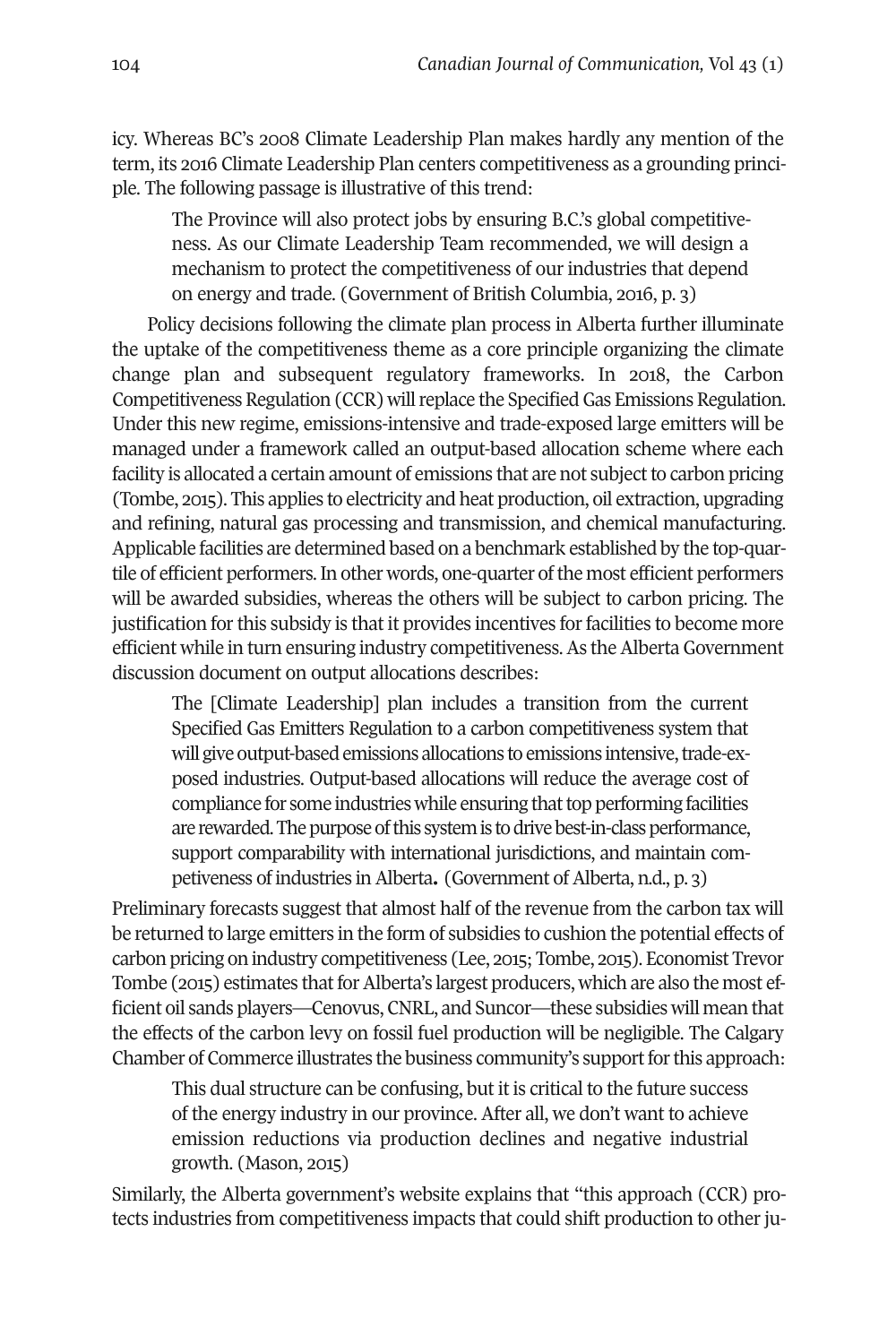risdictions" (Government of Alberta, 2017a, n.p.). A key principle of the output-based allocation system is to "minimize carbon leakage and competitiveness risks" by reducing "competitiveness impacts that could shift activity to other locations with no real global emissions reductions (emissions leakage)" (Government of Alberta, n.d.) However, very little compelling evidence exists to support the claim that climate policy will force industry to move elsewhere (Carbon Market Watch, 2016, Compston & Bailey, 2008; Farber, 2013).Indeed, corporate appeals to protect competitiveness, itself a vague and opaque concept, have long been used to bolster state subsidization of industry in globalized economic environments (Krugman, 1994). [2](#page-13-1)

The government's promotion of natural gas as a clean, lower-carbon energy solution provides another example of the fossil fuel industry's infringement on climate policy development. Shell, for instance, sold its holdings in Alberta's oil sands as part ofits strategic transition to natural gas, explaining this shift as a step on the path toward a "cleaner" business model (Katakey, 2017). Government policy appears to uphold this framing by providing subsidies for natural gas under the auspices of its role as a transition fuel while promoting "clean tech" infrastructure through incentives and technology funds.

When fossil fuel interests find direct alignment with government policy, the policy options available for public consideration are profoundly limited. In both provinces, an emphasis on demand-side policies diverted attention from supply-side policies, such as the removal of fossil fuel subsidies, targeted divestment strategies, asset retirement, or constraining reserve development (see, for instance, Lazarus, Erickson, & Tempest, 2015). Supply-side policy options were absent in both provinces' advisory panel discussion documents and recommendations, even though these policies can play a considerable role in mitigatingGHGemissions. Many scientists and NGOs argue that current fossil fuel reserves need to stay in the ground to meet international climate policy targets to keep warming below the established international target of two degrees Celsius (e.g., Anderson & Bows, 2012; McGlade & Ekins, 2015; Oil Change International, 2016). In turn, some economists are concerned that demand-side policies can accelerate the production and consumption of fossil fuels as owners of fossil fuel resources increase production in anticipation of future climate policies (Sinn, 2008). Demand-side climate policies can paradoxically foster continued investment in fossil fuel exploration, extraction, and delivery, making global climate protection even harder to achieve (Hughes, 2016).

#### **Conclusion**

This study of industry submissions to Alberta and BC's climate policy consultation processes revealed four key themes: a need to take leadership, a call for balance between environmental protection and economic growth, an appeal to protect industry competitiveness, and an emphasis on demand side-policies, which are central to advisory panel recommendations and the climate policy approaches ultimately adopted in both provinces. Drawing on ecological modernization theory, this article explained that these themes allow industry and government to promote an image of leadership on climate change while structuring a policy environment that facilitates market expansion and increased oil and gas production. Behind the evocative terminology and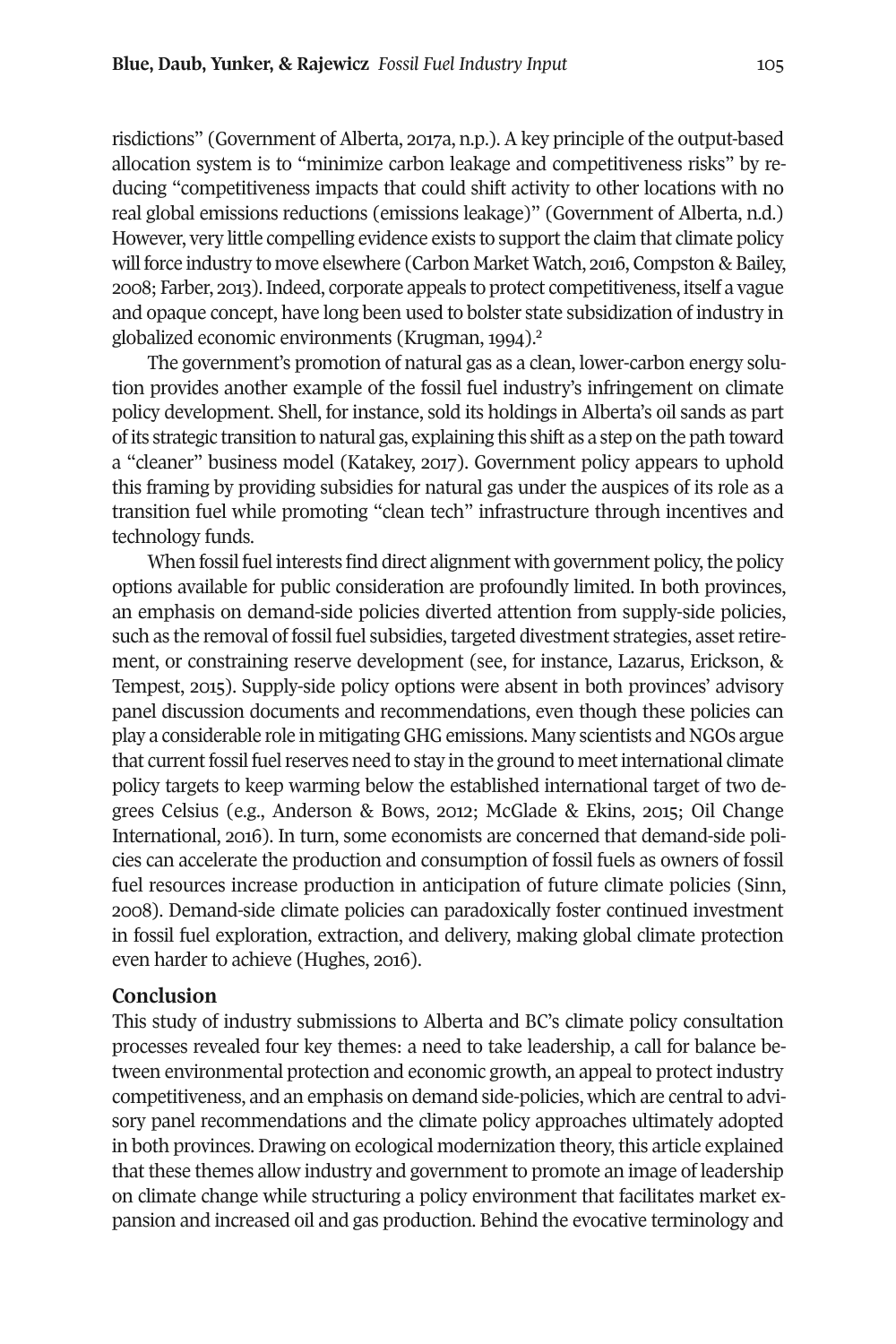technical veneer of these subnational climate plans, large emitters are compensated for the costs of carbon policies under the guise of "competitiveness" while citizens disproportionately shoulder the economic costs and risks of climate change.

This analysis helps to uncover the politics underpinning Alberta and BC's climate policies and the interests that shape them. It recognizes that developing a robust climate policy framework is a difficult task, particularly in regions that rely on jobs and revenues from fossil fuel industries. However, when fossil fuel interests define the contours of climate policy, the pursuit of economic growth will continue to trump environmental protection. Normative assumptions, such as the need to establish balance between environmental protection and economic growth or the need to protect the competitiveness of trade-exposed industries, should be open to public debate and not presented as uncontestable principles on which climate policy is based. The role played by the fossil fuel industry in shaping climate policies is deeply problematic, particularly at a time when bold climate policy that will reduce GHG emissions is most urgently needed.

# **Acknowledgements**

This article is part of the Corporate Mapping Project (CMP), a research and public engagement initiative investigating the power of the fossil fuel industry. The CMP is jointly led by the University of Victoria, Canadian Centre for Policy Alternatives and the Parkland Institute. This research was supported by the Social Science and Humanities Research Council of Canada (SSHRC).

#### **Notes**

<span id="page-13-0"></span>1. The complete coding document and list of submissions coded is available on request from the lead author. Quotes from submission letters include reference numbers from submission libraries (see Resources for relevant URLs)

<span id="page-13-1"></span>2. The authors thank Marc Lee for this reference.

#### **Websites**

*Guardian,* <https://www.theguardian.com/international> *New York Times,* <https://www.nytimes.com/>

#### **Resources**

- Government of Alberta climate leadership plan submission library, [https://drive.google.com/drive](https://drive.google.com/drive/folders/0B1whOKweyfKHfndDdUpxYXlQdUF0MGhSM25jR3RuLXppLU01NXlMcDFqR2pJZHpkSmo2T2M) [/folders/0B1whOKweyfKHfndDdUpxYXlQdUF0MGhSM25jR3RuLXppLU01NXlMcDFqR2pJ](https://drive.google.com/drive/folders/0B1whOKweyfKHfndDdUpxYXlQdUF0MGhSM25jR3RuLXppLU01NXlMcDFqR2pJZHpkSmo2T2M) [ZHpkSmo2T2M](https://drive.google.com/drive/folders/0B1whOKweyfKHfndDdUpxYXlQdUF0MGhSM25jR3RuLXppLU01NXlMcDFqR2pJZHpkSmo2T2M) [Nov. 13, 2017]
- Government of British Columbia climate leadership plan submission library, [https://engage.gov.bc](https://engage.gov.bc.ca/climateleadership/submissions/) [.ca/climateleadership/submissions/](https://engage.gov.bc.ca/climateleadership/submissions/) [Nov. 13, 2017]

#### **References**

- Alberta Minister of Environment and Parks. (2015). *Climate leadership discussion document.* URL: [https://www.alberta.ca/albertacode/images/Climate-Leadership-Discussion-Document.pdf](https://www.alberta.ca/albertacode/images/Climate-Leadership-Discussion-Document.pdf ) [May 30, 2017].
- Anderson, Kevin, & Bows, Alice. (2012). A new paradigm for climate change. *Nature Climate Change*, 2, 639–640. doi: [10.1038/nclimate1646](http://doi.org/10.1038/nclimate1646)
- Bramley, Matthew, Huot, Marc, Dyer, Simon, & Horne, Matt. (2011). *Responsible action? An assessment of Alberta's greenhouse gas policies.* URL: [https://www.pembina.org/reports/responsible-ac](https://www.pembina.org/reports/responsible-action.pdf)[tion.pdf](https://www.pembina.org/reports/responsible-action.pdf) [May 30, 2017].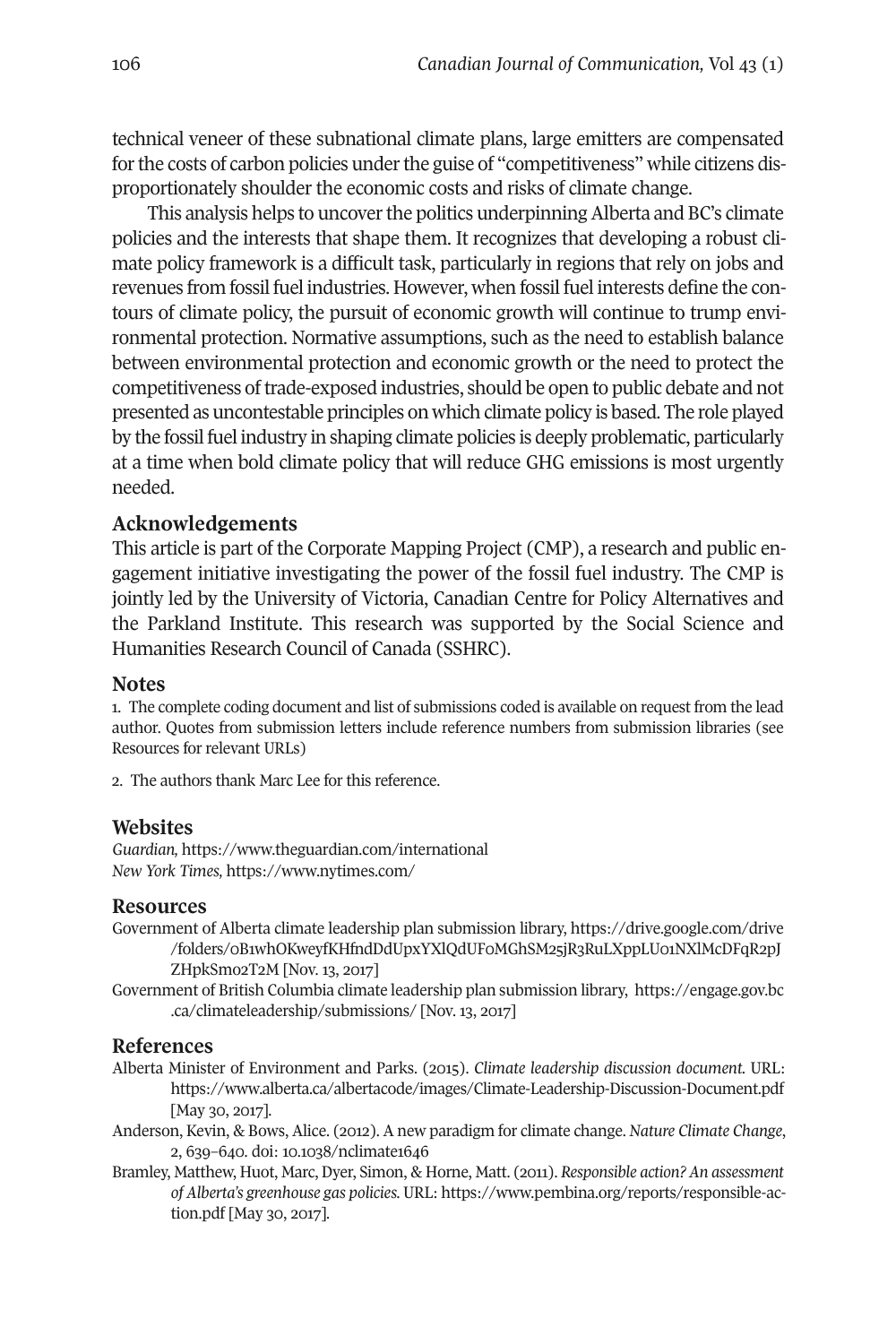- British Columbia Government. (2011, Sept. 19). British Columbia to develop liquefied natural gas industry. URL: [https://news.gov.bc.ca/stories/british-columbia-to-develop-liquefied-natural](https://news.gov.bc.ca/stories/british-columbia-to-develop-liquefied-natural-gas-industry)[gas-industry](https://news.gov.bc.ca/stories/british-columbia-to-develop-liquefied-natural-gas-industry) [May 30, 2017].
- British Columbia Government. (2016, Jan. 1). New GHG reporting and compliance act comes into force. URL: <https://news.gov.bc.ca/releases/2015ENV0087-002158> [May 30, 2017].
- Brown, Martyn. (2016, July 14). How B.C.'s climate plan is being co-opted by Big Oil. *Desmog.ca*. URL: <https://www.desmog.ca/2016/07/14/how-b-c-s-climate-plan-co-opted-big-oil> [May 30, 2017].
- Brownsey, Keith. (2007). The new oil order: The post staples paradigm and the Canadian upstream oil and gas industry. *Canadian Political Science Review, 1*(1), 91–106.
- Carbon Disclosure Project. (2016). *CDP Canada climate change report*. URL: [http://cdpnareport](http://cdpnareport2016.net/#/CanadaReport) [2016.net/#/CanadaReport](http://cdpnareport2016.net/#/CanadaReport) [May 31, 2017].
- Carbon Market Watch. (2015) Carbon leakage myth buster. *Carbon Market Watch Policy Briefing.* URL: [https://carbonmarketwatch.org/wp-content/uploads/2015/10/CMW-Carbon-leakage-myth](https://carbonmarketwatch.org/wp-content/uploads/2015/10/CMW-Carbon-leakage-myth-buster-WEB-single-final.pdf) [-buster-WEB-single-final.pdf](https://carbonmarketwatch.org/wp-content/uploads/2015/10/CMW-Carbon-leakage-myth-buster-WEB-single-final.pdf) [May 31, 2017].
- Cassidy, Paul, & Lee-Anderson, Selina. (2014, October 22). *BC sets new global greenhouse gas emissions standard for LNG industry* [Blog post]. URL: [http://www.canadianenergylawblog.com/2014](http://www.canadianenergylawblog.com/2014/10/22/bc-sets-new-global-greenhouse-gas-emissions-standard-for-lng-industry/) [/10/22/bc-sets-new-global-greenhouse-gas-emissions-standard-for-lng-industry/](http://www.canadianenergylawblog.com/2014/10/22/bc-sets-new-global-greenhouse-gas-emissions-standard-for-lng-industry/) [October 22, 2017].
- Climate Leadership Council. (2017, February 5). *Climate leadership council: Washington and London*. URL: <http://www.clcouncil.org> [October 22, 2017].
- Climate Leadership Team. (2015). *Recommendations to government*. URL: [https://engage.gov.bc.ca](https://engage.gov.bc.ca/app/uploads/sites/116/2015/11/CLT-recommendations-to-government_Final.pdf) [/app/uploads/sites/116/2015/11/CLT-recommendations-to-government\\_Final.pdf](https://engage.gov.bc.ca/app/uploads/sites/116/2015/11/CLT-recommendations-to-government_Final.pdf)[May 29, 2017].
- Climate Nexus. (n.d.). *Fossil fuel companies: Evaluating climate change*. URL: [http://climatenexus.org](http://climatenexus.org/sites/default/files/article/Fossil_Fuels.pdf) [/sites/default/files/article/Fossil\\_Fuels.pdf](http://climatenexus.org/sites/default/files/article/Fossil_Fuels.pdf) [May 30, 2017].
- Christoff, Peter. (1996). Ecological modernisation, ecological modernities. *Environmental Politics, 5*(3), 476–500.
- Compston, Hugh, & Bailey, Ian. (2008). *Turning down the heat: The politics of climate policy in affluent societies*. Basingstoke, UK: Palgrave.
- Dinshaw, Fram. (2015, November 22). Rachel Notley announces Alberta's climate change plan. *National Observer*. URL: [http://www.nationalobserver.com/2015/11/22/news/rachel-notley](http://www.nationalobserver.com/2015/11/22/news/rachel-notley-announces-albertas-climate-change-plan) [-announces-albertas-climate-change-plan](http://www.nationalobserver.com/2015/11/22/news/rachel-notley-announces-albertas-climate-change-plan) [May 29, 2017].
- Dunn, Frank. (2008). *Report of the auditor general of Alberta*. URL: [https://www.oag.ab.ca/webfiles](https://www.oag.ab.ca/webfiles/reports/Oct_2008_Report.pdf) [/reports/Oct\\_2008\\_Report.pdf](https://www.oag.ab.ca/webfiles/reports/Oct_2008_Report.pdf) [May 30, 2017].
- Environment and Climate Change Canada. (2015). National inventory report 1990 2015: Greenhouse gas sources and sinks in Canada – Executive summary. URL: [https://www.ec.gc.ca/ges-ghg](https://www.ec.gc.ca/ges-ghg/default.asp?lang=En&n=662F9C56-1#es-5) [/default.asp?lang=En&n=662F9C56-1#es-5](https://www.ec.gc.ca/ges-ghg/default.asp?lang=En&n=662F9C56-1#es-5) [October 1, 2017].
- Environment and Climate Change Canada. (2017). *Canadian environmental sustainability indicators: Greenhouse gas emissions*. URL: [www.ec.gc.ca/indicateurs-indicators/default.asp?lang=Enn](www.ec.gc.ca/indicateurs-indicators/default.asp?lang=Enn=FBF8455E-1) [=FBF8455E-1](www.ec.gc.ca/indicateurs-indicators/default.asp?lang=Enn=FBF8455E-1) [May 30, 2017].
- Environmental Defense. (2000, Oct. 17). Global corporations and Environmental Defense partner to reduce greenhouse gas emissions. *Environmental Defense Fund*. URL: [https://www.edf.org](https://www.edf.org/news/global-corporations-and-environmental-defense-partner-reduce-greenhouse-gas-emissions) [/news/global-corporations-and-environmental-defense-partner-reduce-greenhouse-gas](https://www.edf.org/news/global-corporations-and-environmental-defense-partner-reduce-greenhouse-gas-emissions)[emissions](https://www.edf.org/news/global-corporations-and-environmental-defense-partner-reduce-greenhouse-gas-emissions) [July 28, 2017].
- Farber, Daniel A. (2013). Carbon leakage versus policy diffusion: The perils and promise of subglobal climate action. *Chicago Journal of International Law, 13*(2), Article 5. URL: [http://chicago](http://chicagounbound.uchicago.edu/cjil/vol13/iss2/5) [unbound.uchicago.edu/cjil/vol13/iss2/5](http://chicagounbound.uchicago.edu/cjil/vol13/iss2/5) [May 30, 2017].
- Field, Barry and Olewiler, N. (2015). *Environmental economics*, third edition. Toronto, ON: McGraw-Hill Ryerson.
- Fluker, Shaun. (2013). Raising questions about the use of an offset for compliance on carbon emission reduction obligations [blog post]. URL: [http://ablawg.ca/2013/06/13/raising-questions](http://ablawg.ca/2013/06/13/raising-questions-about-the-use-of-an-offset-for-compliance-with-carbon-emission-reduction-obligations/)[about-the-use-of-an-offset-for-compliance-with-carbon-emission-reduction-obligations/](http://ablawg.ca/2013/06/13/raising-questions-about-the-use-of-an-offset-for-compliance-with-carbon-emission-reduction-obligations/) [May 30, 2017].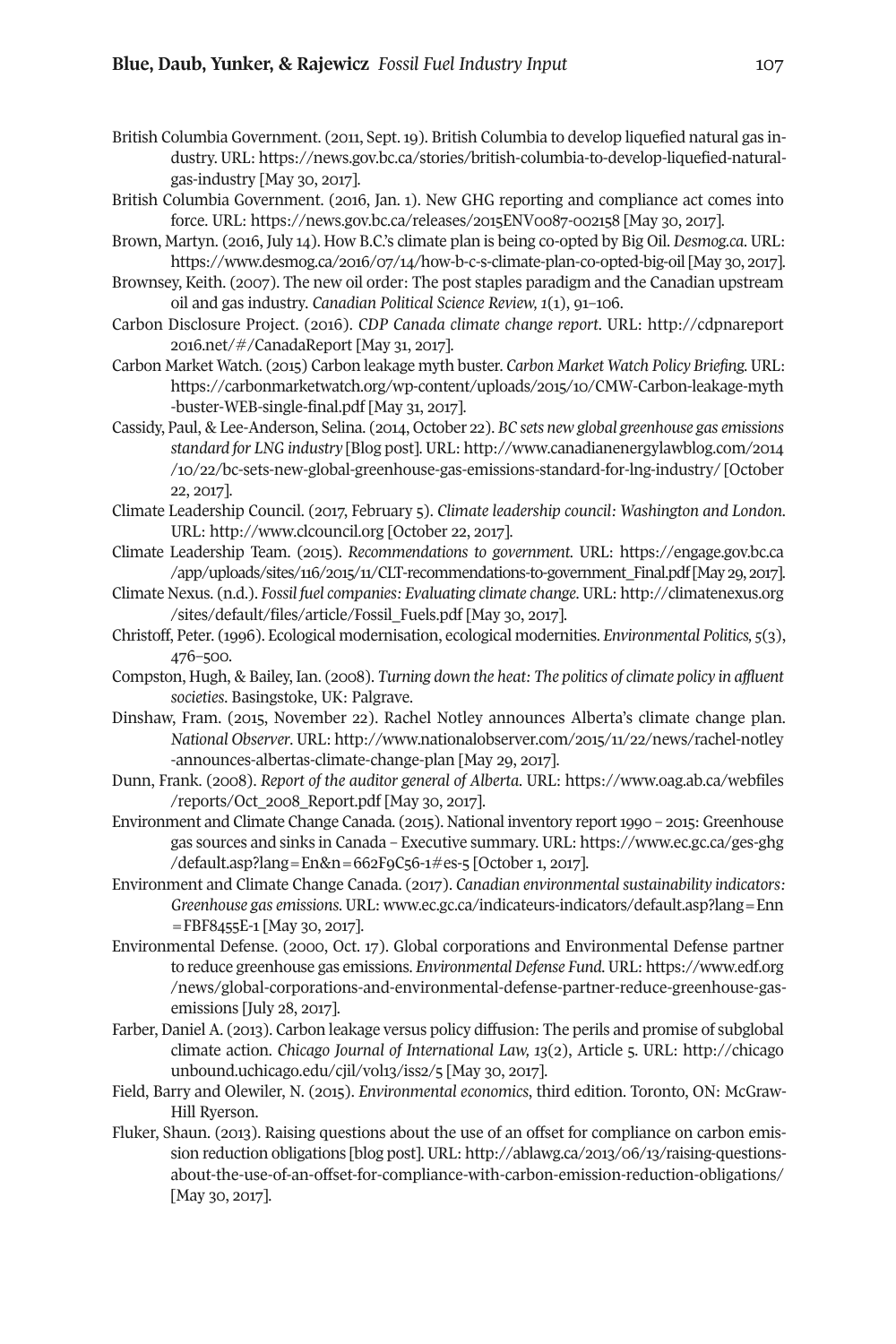- Goldenberg, S. (2015, July 15). ExxonMobil gave millions to climate-denying lawmakers despite pledge. *The Guardian.* URL: [https://www.theguardian.com/environment/2015/jul/15](https://www.theguardian.com/environment/2015/jul/15/exxon-mobil-gave-millions-climate-denying-lawmakers) [/exxon-mobil-gave-millions-climate-denying-lawmakers](https://www.theguardian.com/environment/2015/jul/15/exxon-mobil-gave-millions-climate-denying-lawmakers) [Oct. 13, 2017].
- Government of Alberta. (2002). *Albertans & climate change: A strategy for managing environmental & economic risks.* URL: <https://extranet.gov.ab.ca/env/infocentre/info/library/5895.pdf> [May 30, 2017].
- Government ofAlberta. (2008). *Alberta's 2008 climate change strategy.*URL: [http://aep.alberta.ca/forms](http://aep.alberta.ca/forms-maps-services/publications/documents/AlbertaClimateChangeStrategy-2008.pdf) [-maps-services/publications/documents/AlbertaClimateChangeStrategy-2008.pdf](http://aep.alberta.ca/forms-maps-services/publications/documents/AlbertaClimateChangeStrategy-2008.pdf)[May 30, 2017].
- Government of Alberta. (2017a). *Output based allocation system engagement*. URL: [https://www.al](https://www.alberta.ca/output-based-allocation-engagement.aspx)[berta.ca/output-based-allocation-engagement.aspx](https://www.alberta.ca/output-based-allocation-engagement.aspx) [May 30, 2017].
- Government of Alberta (2017b). *Climate leadership plan.* URL: [https://www.alberta.ca/climate-lead](https://www.alberta.ca/climate-leadership-plan.aspx)[ership-plan.aspx](https://www.alberta.ca/climate-leadership-plan.aspx) [August 28, 2017].
- GovernmentofAlberta (n.d.).*Output-based allocations discussiondocument.*URL[:https://www.alberta.ca](https://www.alberta.ca/documents/climate/Ouput-Based-Allocation-System-Discussion-Document.pdf ) [/documents/climate/Ouput-Based-Allocation-System-Discussion-Document.pdf\[](https://www.alberta.ca/documents/climate/Ouput-Based-Allocation-System-Discussion-Document.pdf )Sept. 30, 2017].
- Government of British Columbia (2016). *Climate leadership plan.* URL: [https://climate.gov.bc.ca](https://climate.gov.bc.ca/app/uploads/sites/13/2016/10/4030_CLP_Booklet_web.pdf) [/app/uploads/sites/13/2016/10/4030\\_CLP\\_Booklet\\_web.pdf](https://climate.gov.bc.ca/app/uploads/sites/13/2016/10/4030_CLP_Booklet_web.pdf) [Nov. 13, 2017]
- Hajer, Maarten. (1995). *The politics of environmental discourse: Ecological modernization and the policy process*. Oxford, UK: Clarendon Press.
- Harper Dufferin, Wong Sharon, Drost Anne, Crossman Tony, Taylor Doug, Baker Nicole, Chernawsky Nardia, & Nolin Mathieu. (2016). An overview of various provincial climate change policies across Canada and their impact on renewable energy generation. *Energy Regulation Quarterly*, *4*(4). URL: [http://www.energyregulationquarterly.ca/articles/an-overview-of](http://www.energyregulationquarterly.ca/articles/an-overview-of-various-provincial-climate-change-policies-across-canada-and-their-impact-on-renewable-energy-generation#sthash.Q1KqfRGO.dpuf) [-various-provincial-climate-change-policies-across-canada-and-their-impact-on-renewable](http://www.energyregulationquarterly.ca/articles/an-overview-of-various-provincial-climate-change-policies-across-canada-and-their-impact-on-renewable-energy-generation#sthash.Q1KqfRGO.dpuf) [-energy-generation#sthash.Q1KqfRGO.dpuf](http://www.energyregulationquarterly.ca/articles/an-overview-of-various-provincial-climate-change-policies-across-canada-and-their-impact-on-renewable-energy-generation#sthash.Q1KqfRGO.dpuf) [May 27, 2017].
- Hayden, Anders. (2014). *When green growth is not enough: Climate change, ecological modernisation and efficiency*. Montréal, QC & Kingston, ON: McGill – Queen's University Press.
- Hoberg, George, & Phillips, Jeff. (2011). Playing defense: Early responses to conflict expansion in the oil sands policy subsystem. *Canadian Journal of Political Science, 44*(3), 507–527.
- Hoffmann, Andrew. (2002). Examining the rhetoric: The strategic implications of climate policy. *Corporate Environmental Strategy, 9*(4), 329–337.
- Hoffmann, Andrew. (2006) *Getting ahead of the curve: Corporate strategiesthat address climate change. Report for Pew Center on global climate change*. URL: [https://www.c2es.org/publications](https://www.c2es.org/publications/getting-ahead-curve-corporate-strategies-address-climate-change) [/getting-ahead-curve-corporate-strategies-address-climate-change](https://www.c2es.org/publications/getting-ahead-curve-corporate-strategies-address-climate-change) [October 1, 2017].
- Howlett, Michael, Ramesh, Michael, & Perl, Anthony. (2009). *Studying public policy: Policy cycles & policy subsystems.* Toronto, ON: Oxford University Press.
- Hughes, David. (2016). Can Canada expand oil and gas production, build pipelines and keep its climate change commitments? *Canadian Centerfor Policy Alternatives*. URL: [https://www.pol](https://www.policyalternatives.ca/sites/default/files/uploads/publications/National Office%2C BC Office/2016/06/Can_Canada_Expand_Oil_and_Gas_Production.pdf)[icyalternatives.ca/sites/default/files/uploads/publications/National](https://www.policyalternatives.ca/sites/default/files/uploads/publications/National Office%2C BC Office/2016/06/Can_Canada_Expand_Oil_and_Gas_Production.pdf) Office%2C BC Office [/2016/06/Can\\_Canada\\_Expand\\_Oil\\_and\\_Gas\\_Production.pdf](https://www.policyalternatives.ca/sites/default/files/uploads/publications/National Office%2C BC Office/2016/06/Can_Canada_Expand_Oil_and_Gas_Production.pdf) [May 31, 2017].
- Jaccard, Mark. (2015). *Canadian climate policy report card*. URL: [http://rem-main.rem.sfu.ca](http://rem-main.rem.sfu.ca/papers/jaccard/Jaccard%20Canada%20Climate%20Policy%20Report%20Card%202015.pdf) [/papers/jaccard/Jaccard%20Canada%20Climate%20Policy%20Report%20Card%202015.pdf](http://rem-main.rem.sfu.ca/papers/jaccard/Jaccard%20Canada%20Climate%20Policy%20Report%20Card%202015.pdf) [May 30, 2017].
- Katakey, Rakteem. (2017, March 9). Shell heads for cleaner future with sale of polluting oil sands. *Bloomberg.com*.URL: [https://www.bloomberg.com/news/articles/2017-03-09/shell-becomes](https://www.bloomberg.com/news/articles/2017-03-09/shell-becomes-gas-company-with-7-25-billion-oil-sands-sale) [-gas-company-with-7-25-billion-oil-sands-sale](https://www.bloomberg.com/news/articles/2017-03-09/shell-becomes-gas-company-with-7-25-billion-oil-sands-sale) [October 20, 2017].
- Kolk, Ans, & Levy, David. (2001). Winds of change: Corporate strategy, climate change and oil multinationals. *European Management Journal 19*(5), 501–509.
- Krugman, Paul. (1994). Competitiveness: A dangerous obsession. *Foreign Affairs*, *73*(2). URL: [https://www.foreignaffairs.com/articles/1994-03-01/competitiveness-dangerous-obsession](https://www.foreignaffairs.com/articles/1994-03-01/competitiveness-dangerous-obsession ) [May 30, 2017].
- Lazarus, Michael, Erickson, Peter, & Tempest, Kevin. (2015). *Supply side climate policy: The road less [taken.](https://www.foreignaffairs.com/articles/1994-03-01/competitiveness-dangerous-obsession )*URL: [http://sei-us.org/Publications\\_PDF/SEI-WP-2015-13-Supply-side-climate-policy.pdf](http://sei-us.org/Publications_PDF/SEI-WP-2015-13-Supply-side-climate-policy.pdf) [May 30, 2017].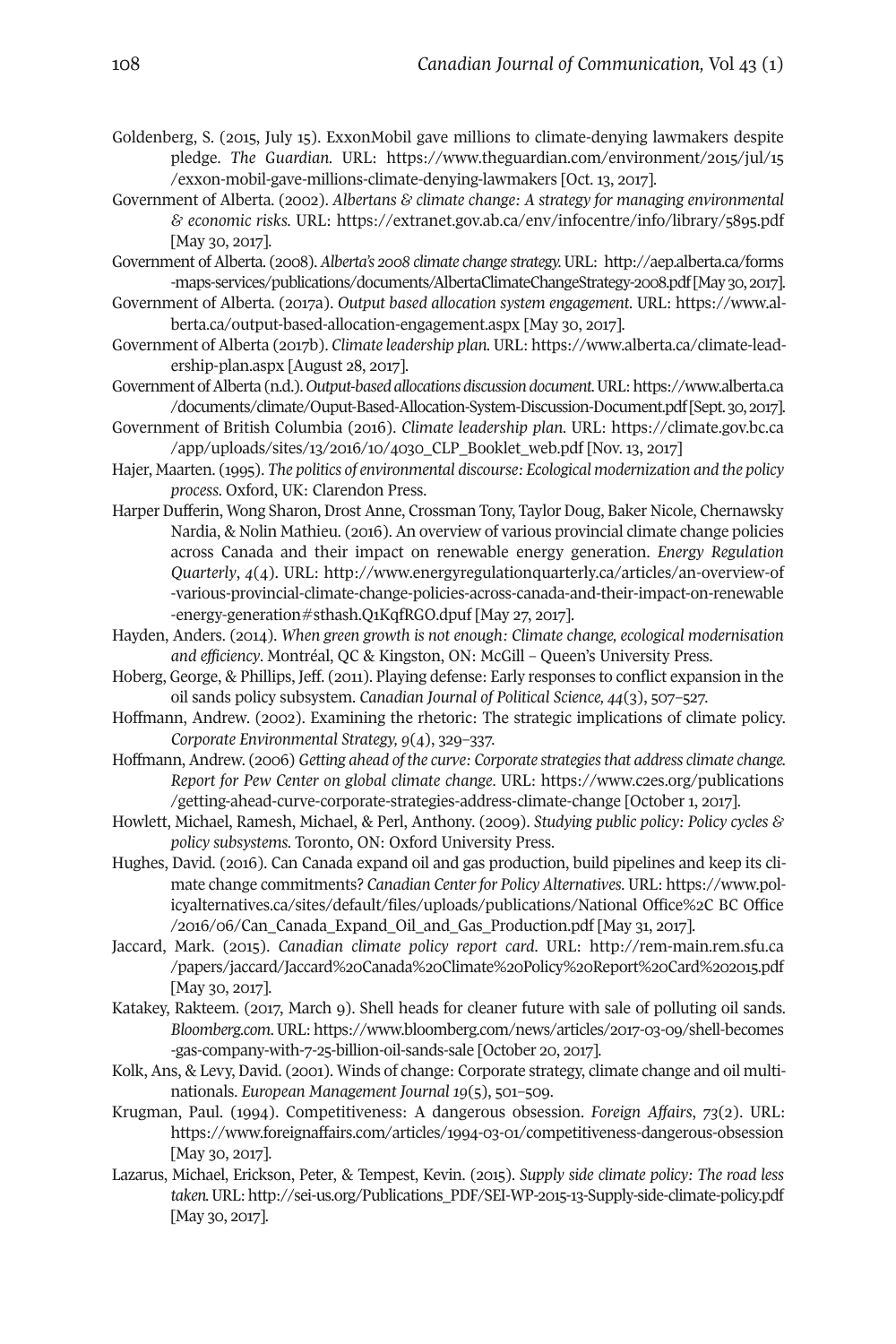- Leach, Andrew. (2012). Policy forum: Alberta's Specified Gas Emitters regulation. *Canadian Tax Journal, 60*(4), 881–898.
- Leach, Andrew. (2015, June 25). An inside look at Alberta's new climate change rules. *Maclean's*. URL: [http://www.macleans.ca/economy/economicanalysis/an-inside-look-at-albertas-new](http://www.macleans.ca/economy/economicanalysis/an-inside-look-at-albertas-new-climate-change-rules/) [-climate-change-rules/](http://www.macleans.ca/economy/economicanalysis/an-inside-look-at-albertas-new-climate-change-rules/) [May 15, 2017].
- Leach, Andrew, Adams, Angela, Cairns, Stephanie, Coady, Linda, & Lambert, Gordon. (2015). *Climate leadership: Report to minister*. URL: [https://www.alberta.ca/documents/climate/climate](https://www.alberta.ca/documents/climate/climate-leadership-report-to-minister.pdf)[leadership-report-to-minister.pdf](https://www.alberta.ca/documents/climate/climate-leadership-report-to-minister.pdf) [May 29, 2017].
- Lee, Marc. (2015). Looking under the hood of Alberta's new climate plan Behind the Numbers. *Canadian Centre for PolicyAlternatives*.URL: [http://behindthenumbers.ca/2015/11/24/looking](http://behindthenumbers.ca/2015/11/24/looking-under-the-hood-at-albertas-new-climate-plan/) [-under-the-hood-at-albertas-new-climate-plan/](http://behindthenumbers.ca/2015/11/24/looking-under-the-hood-at-albertas-new-climate-plan/) [May 26, 2017].
- Lee, Marc. (2017). The rise and fall of climate action in BC. *Canadian Centre for Policy Alternatives*. URL: <http://www.policynote.ca/the-rise-and-fall-of-climate-action-in-bc/> [July 28, 2017].
- Lee, Marc, & Sanger, Toby (2008) An impact analysis for different income levels. *Canadian Centre for Policy Alternatives*. URL: [https://www.policyalternatives.ca/sites/default/files/uploads](https://www.policyalternatives.ca/sites/default/files/uploads/publications/BC_Office_Pubs/bc_2008/ccpa_bc_carbontaxfairness.pdf) [/publications/BC\\_Office\\_Pubs/bc\\_2008/ccpa\\_bc\\_carbontaxfairness.pdf](https://www.policyalternatives.ca/sites/default/files/uploads/publications/BC_Office_Pubs/bc_2008/ccpa_bc_carbontaxfairness.pdf) [July 28, 2017].
- Macdonald, Douglas. (2007). *Business and environmental politics in Canada.* Peterborough, ON: Broadview Press.
- Mason, Kaitlyn. (2015, November 24). Unpacking Alberta's climate change plan: Part1- Distilling the carbon tax. *Canadian Chamber of Commerce* [Blog post]. URL: [http://www.calgarychamber](http://www.calgarychamber.com/insight/blog/unpacking-albertas-climate-change-plan-part-i-%E2%80%93-distilling-carbon-tax) [.com/insight/blog/unpacking-albertas-climate-change-plan-part-i-%E2%80%93-distilling](http://www.calgarychamber.com/insight/blog/unpacking-albertas-climate-change-plan-part-i-%E2%80%93-distilling-carbon-tax) [-carbon-tax](http://www.calgarychamber.com/insight/blog/unpacking-albertas-climate-change-plan-part-i-%E2%80%93-distilling-carbon-tax) [May 30, 2017].
- McClearn, Matthew. (2012, May 30). Alberta Carbon Capture strategy falters. *Canadian Business*. [URL:](http://www.canadianbusiness.com/business-news/industries/energy/alberta-carbon-capture-strategy-falters/) [http://www.canadianbusiness.com/business-news/industries/energy/alberta-carbon-cap](http://www.canadianbusiness.com/business-news/industries/energy/alberta-carbon-capture-strategy-falters)[ture-strategy-falters](http://www.canadianbusiness.com/business-news/industries/energy/alberta-carbon-capture-strategy-falters) [May 30, 2017].
- McGlade, Christophe, & Ekins, Paul. (2015). The geographical distribution of fossil fuels unused when limiting global warming to 2°C. *Nature*, *517*, 187–190.
- Methmann, Chris. (2010). Climate protection as empty signifier: A discourse theoretical perspective on climate mainstreaming in world politics. *Millennium: Journal of International Studies*, *39*(2), 345–372.
- Mol, Arthur (2002) Ecological modernisation and the global economy. *Global Environmental Politics*, *2*(2), 92–115.
- Newell, Peter, & Paterson, Matthew. (2010). *Climate capitalism: Global warming and the transformation of the global economy*. Cambridge, UK: Cambridge University Press.
- Oil Change International. (2016). *The sky's the limit: Why the Paris climate goals require a managed decline of fossil fuel production.* URL: <http://priceofoil.org/2016/09/22/the-skys-limit-report/> [May 30, 2017].
- Oreskes, Naomi, & Conway, Tim. (2010). *Merchants of doubt.* New York, NY: Bloomsbury Press.
- Page, Bob. (2010). The Canadian policy struggle with climate change. In T. Courchene & J. Allan (Eds.), *Carbon pricing and environmental federalism* (pp. 29–44). Montreal, QC & Kingston, ON: McGill-Queen's University Press.
- Read, Andrew. (2014). *Climate change policy in Alberta: Backgrounder*. URL: [https://www.pembina](https://www.pembina.org/reports/sger-climate-policy-backgrounder.pdf) [.org/reports/sger-climate-policy-backgrounder.pdf](https://www.pembina.org/reports/sger-climate-policy-backgrounder.pdf) [May 30, 2017].
- Rivers, Nic, & Jaccard, Mark. (2010). Intensity-based climate change policies in Canada. *Canadian Public Policy, 36*(4), 409–428.
- Saric, Dana, & Carson, Lorne (2014, October 22). British Columbia proposes greenhouse gas industrial reporting and control act. *Osler.* URL: [https://www.osler.com/en/resources/regulations](https://www.osler.com/en/resources/regulations/2014/british-columbia-proposes-greenhouse-gas-industria) [/2014/british-columbia-proposes-greenhouse-gas-industria](https://www.osler.com/en/resources/regulations/2014/british-columbia-proposes-greenhouse-gas-industria) [August 30, 2017].
- Schlosberg, David, & Rinfet, Sara. (2008). Ecological modernization, American style. *Environmental Politics, 17*(2), 254–275.
- Sinn, Hans Werner. (2008). Public policies against global warming: A supply side approach. *International Tax and Public Finance, 15*(4), 360–394.